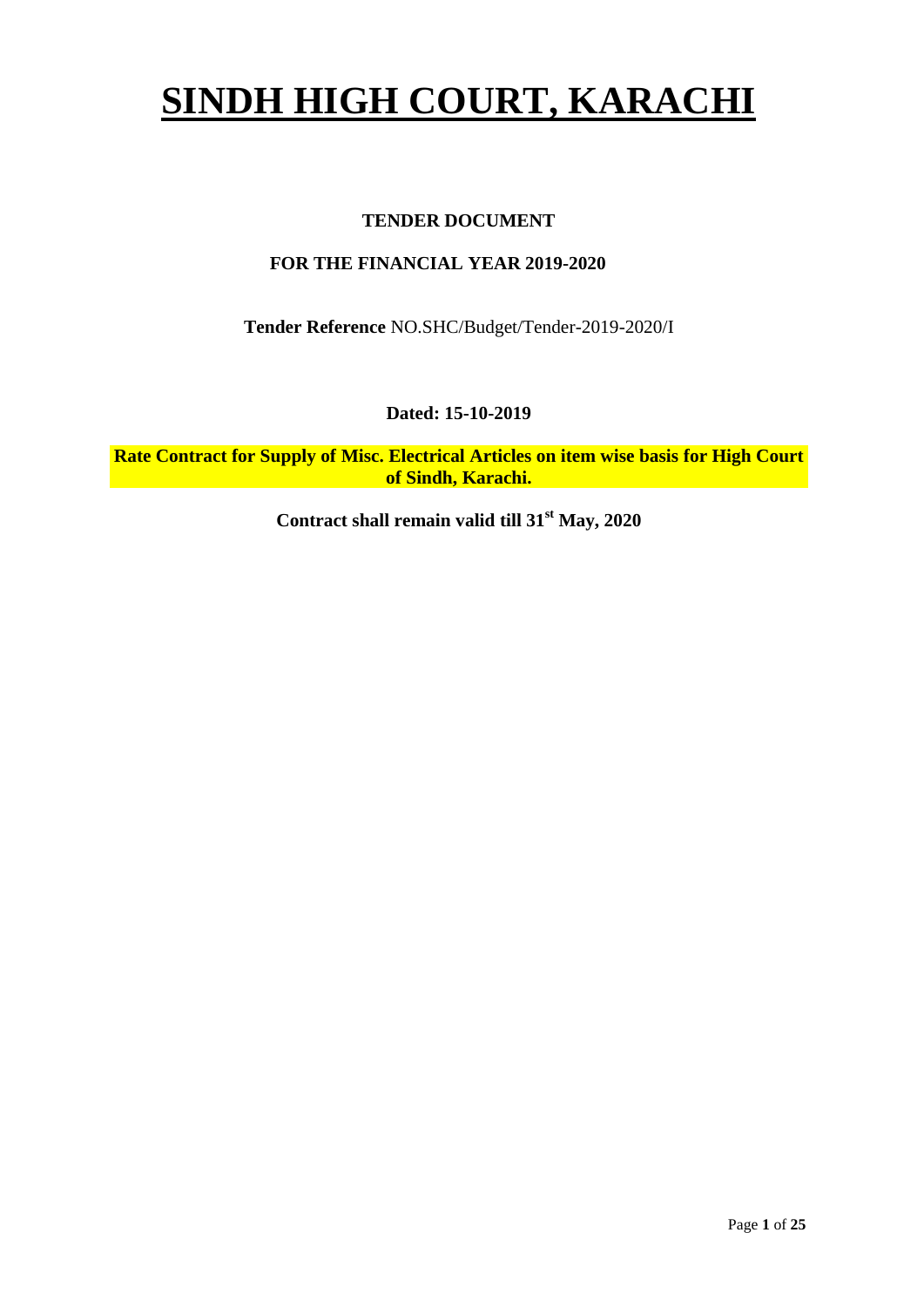| Contents |  |
|----------|--|
|          |  |
|          |  |
|          |  |
|          |  |
|          |  |
|          |  |
|          |  |
|          |  |
|          |  |
|          |  |
|          |  |
|          |  |
|          |  |
|          |  |
|          |  |
|          |  |
|          |  |
|          |  |
|          |  |
|          |  |
| 21.      |  |
|          |  |
|          |  |

### **Contents**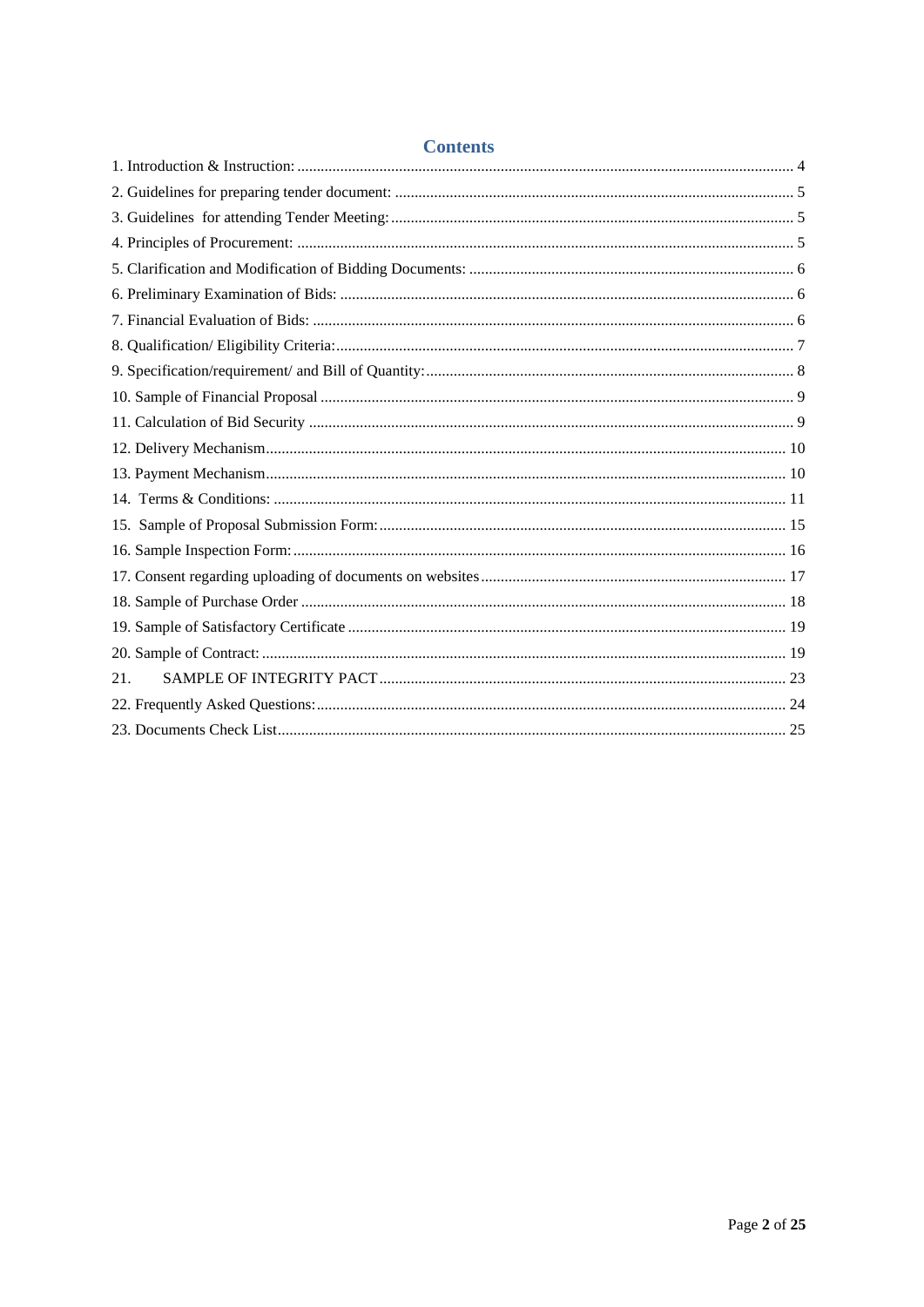|                               | سسندھ ہائی کوریے،کراچی<br>No.SHC/Budget/Tender-2019-20/I .Dated :23-09-2019 |                                                                                                                    |        |
|-------------------------------|-----------------------------------------------------------------------------|--------------------------------------------------------------------------------------------------------------------|--------|
|                               |                                                                             | سندھ ہائیکورٹ کراچی کومندرجہ ذیل کے مطابق متعلقہ ٹیکس اتحار ثیر سے رجسٹر ڈ دکچیں کے حامل پیشکش دہندگان سے اسٹینڈرڈ |        |
|                               |                                                                             | بڈ نگ دستاویز ات پرسر بمبر ٹینڈرزمطلوب ہیں۔<br>ينكل المسيج ايك لفات طسهر يق كار:                                   |        |
| پیشکشیں کھلنے کی تاریخ اوروقت | يشكشين بمخ كرانے كى تاريخ اوروقت                                            |                                                                                                                    | فبرثار |
| 1201925611                    | 2019 کوير2019 کوياتل                                                        | ويث كتريكث برائح فراجى ليكل مالحرفونو                                                                              | $-1$   |
| $£10-305$                     | $$10-00$ $$$                                                                | الخيث اليجاذ                                                                                                       |        |
| $2019 \times 7014$            | 2019 كوبر2019 كوياتل                                                        | ريث كثريكث برائح فراجمى شويهي زالشورداز                                                                            | $-2$   |
| دن کے 10-11 یک                | $£11-00$ راج                                                                | اورائر فمرشر بأعظم والزبنيادير                                                                                     |        |
| $2019 \sqrt{r}$ $\sqrt{18}$   | $\mathcal{J}_1$ / 2019 گربانی                                               | ريت كشريكت براسة فراجى لقاف                                                                                        | $-3$   |
| $£10-305$                     | $2.10 - 00$ $\sigma$                                                        | (مجوسے مدومیاتے اور بڑے) مع عدالت                                                                                  |        |
|                               |                                                                             | عاليه كان Logo ، آنخم والرَّبنياد پر                                                                               |        |
| 2019,7621                     | 31/2019,7/21                                                                | ريث كنريكت برائح فراجى فاكل، وينذوالس،                                                                             | $-4$   |
| ون 11-30 کے                   | دن کے11-00بے                                                                | لكا اورصائل، آنظم والرَّبنياد پر                                                                                   |        |
| 2019,7623                     | $\mathcal{J}_1$ / 2019 کوبالکل                                              | ريث كتريكث برائع فراجى يجن بغضلن                                                                                   | $-5$   |
| $\xi$ -11-30 دان              | ون کے 10-11بع                                                               | شارت ويفديكس اوررائيتك بيدفاز                                                                                      |        |
|                               |                                                                             | 分泌细管                                                                                                               |        |
| 2019,7625                     | 25 <i>مائين 2019 کي</i> ايل                                                 | ريت كتريكت براسة فراجى متقرق                                                                                       | $-6$   |
| $$10.30\text{C}$              | $$10-005$                                                                   | استيشرى آريكز بأسكم والزبنياديد                                                                                    |        |
| 2019,7/28                     | 28/أم 2019 كويل                                                             | ریٹ کشریکٹ برائے فراہمی متفرق جزل                                                                                  | $-7$   |
| $2.11 - 30 \angle \circ P$    | ون کے 10-11 یے                                                              | آريكر أعلموا تزبنياد با                                                                                            |        |
| 2019.5630                     | 30/ بائتوبر2019 کو پالیل                                                    | ريت كتريكت براسة فراجى جون كلينتك                                                                                  | $-8$   |
| $211 - 30 \leq 0$             | $211 - 00 \leq 0$                                                           | آريكلز أعظموا تزبنياديم                                                                                            |        |
| 2019, 77.                     | کونوبر 2019 کوتل                                                            | ریٹ کشریکٹ برائے فراہمی الیکٹریکل                                                                                  | $-9$   |
| $$10-30°$                     | $$10-005$                                                                   | 公共外行差                                                                                                              |        |
|                               |                                                                             | ينكل المستنيج دولفات وطسسر يق كار:                                                                                 |        |
| پیشکشیں تھلنے کی تاریخ اوروقت | پیشین می کنند کی ناری اوروقت                                                |                                                                                                                    | it L   |
| 2019,7/16                     | 5201925616                                                                  | فراجى سات (07) 1.5 شاسيات است كا                                                                                   |        |
|                               |                                                                             |                                                                                                                    | $-1$   |
| دن ک11-30 بی£                 | 51100                                                                       | مسثوبقى يإسبادى استينذرة                                                                                           |        |

tetp://www.Sindhhighcourt.gov.pk ے بلا قیمت ڈاڈن لوڈ کی جاسکتی ہیں۔(2) کھی کا بائی کورٹ لیٹین دبائی کراتی ہے کہ پر پروسٹس<br>صاف ستمرے اور شفاف طریقے سے منعقد کیا جائے گا اور پر دکھ رمضہ کا مقصد کر پشن فرق پر پر قیب کورٹ کو مالیاتی انگیلنس اور علفنا مذفراہم کریں۔ ایک تمام ونتاویزات ویب سائٹ پراپ لوڈ تک کرتے کیلئے ایک PDF(QV) میں تکا کی جا میں۔<br>مالیاتی انگیلنس اور علفنا مذفراہم کریں۔ ایک تمام ونتاویزات ویب سائٹ پراپ لوڈ تک کرتے کیلئے ایک PDF( (3) پیچینش (سافٹ اور بارڈ کا پیاں ) دفتر ڈائریکٹر جزل (قانس اینڈ اکاؤنٹس) سندھ بائی کورٹ اندرون I.T کی پیچھڑو ، HBL ،اے ٹی ایم صدر کراچی میں مندرجہ بالا تاریخ اوروقت پرچش کی جا میں۔(4) نینڈر پلیکشن وہندگان پااٹھے مجاز نما محد سے جوحا ضرر بنا اہل نیز اس مقصد کیلئے تکلیل کروہ | کیٹی کی موجود کی میں کولے جا کی گے۔ پیکش دہندگان کے تماسیدوں کیلئے ضروری ہے کہ وہ پڈ مینگ میں شرکت کیلئے اقدار ٹی لیز پیش کریں۔ (5) کسی می صورت میں تاثیر ہے موصولہ پینکشوں پر تو چڑیں دی جائے گی۔ (6)عام تعلیل کی صورت میں نیٹدرآ محدوکام والے روز تھولے جا کیں گے۔ (7) پىقىشىش مى»?1 بذسكىرنى بىلكل"پ آرۇر/ؤى نذۇرافت" يا" بىنك گارنى" بىخ رجسۇار، بانى كورت آف سندھەكرا پى لازماشاش بويە (8) كامياب پیکش دہندہ کوتوا مدے مطابق 90 یع کی کارآمدگی مدت کے اندراسلم وائز بنیاد پرریٹ تشریکٹ آنٹویش کیا جائیگا۔(9) پیکشش دہندگان کو ہدایت کی جاتی ہے کہ دور شن درج کرنے سے قبل نموڈوں کے معانے کیلئے دوران دفتر کی اوقات (سمج 600 بچے تاشام 400 بچے ) مندھ بالی کورٹ کے اسٹور کا دورکریں۔ (10) برائة عمومي نيشار ست متعلق استشارات رابط كرين مستراسف Samma آخس ايسوى ايت ،فون نمبر 9- 9203151-9920 بستينش 393\_ (11) سندھ ہائیکورٹ کوآوادرےشروط کی پاتمام پیکشوں کوتیول استرد کرتے کامی حاصل ہے۔

| <b>و شغط: (غلام رسول سموں)</b>         | INF-KRY:5334/19 |                                                                                                                                                                                                                                     |
|----------------------------------------|-----------------|-------------------------------------------------------------------------------------------------------------------------------------------------------------------------------------------------------------------------------------|
| Company Company of the Company Company |                 | <b>BREE</b> And Conservation of the Conservation of the Conservation of the Conservation of the Conservation of the Conservation of the Conservation of the Conservation of the Conservation of the Conservation of the Conservatio |
| © Jang Newspaper (29 Sep, 2019)        |                 |                                                                                                                                                                                                                                     |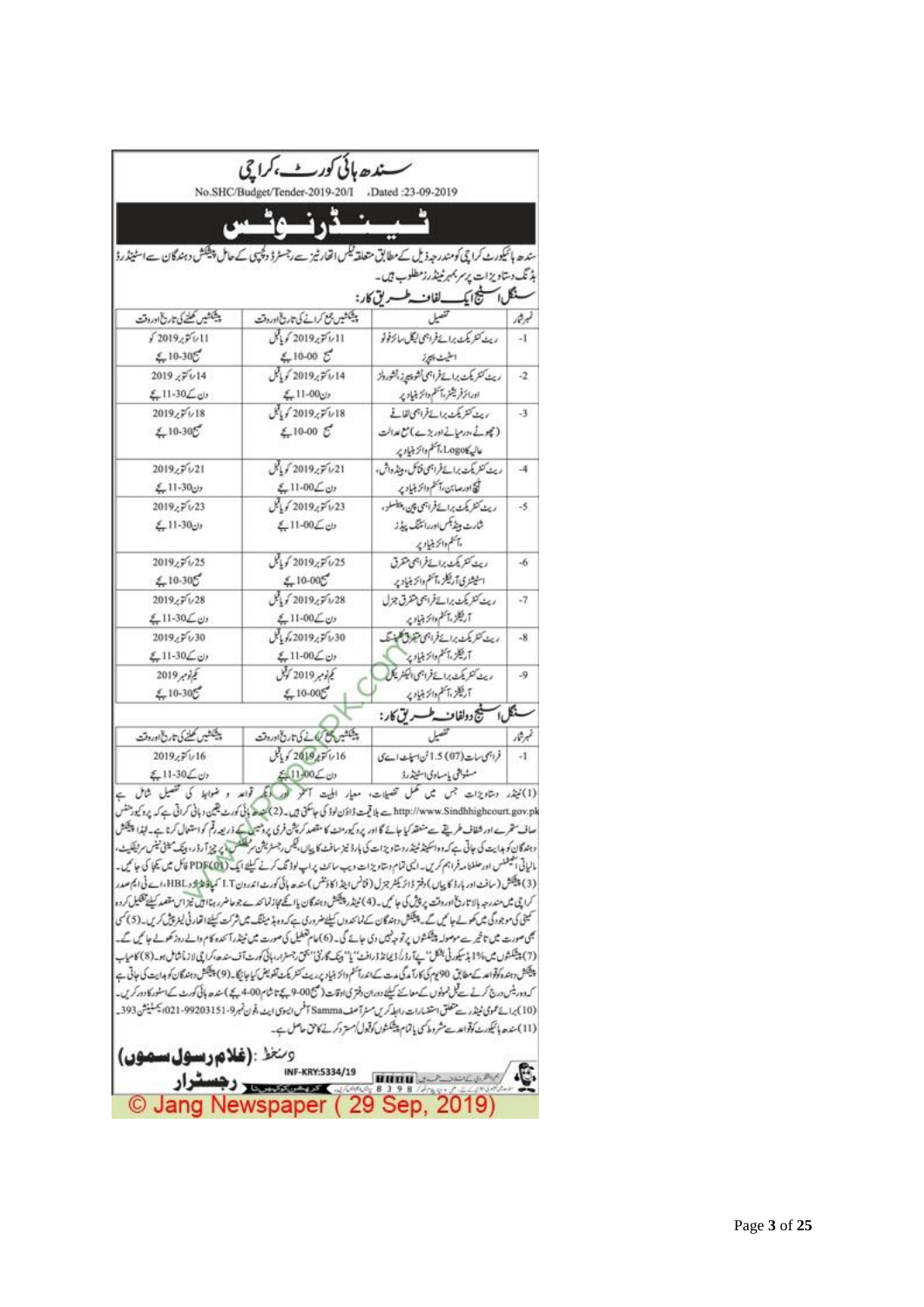### <span id="page-3-0"></span>**1. Introduction & Instruction:**

Dear Tenderer:

The **SINDH HIGH COURT (SHC)** is the highest judicial institution of the province of [Sindh.](https://en.wikipedia.org/wiki/Sindh) We are interested to purchase **Misc. General Articles on item wise basis, for the financial year 2019-2020**, as mentioned in tender document, from your esteemed firm / agency. SHC reserves the right to increase/ decrease the quantities as per requirement in the light of availability of funds, as per rules.

| <b>S.No Description</b>                                                        | Date & time of Date & time of                        |  |
|--------------------------------------------------------------------------------|------------------------------------------------------|--|
|                                                                                | <b>Submission of Bids Quantity   Opening of Bids</b> |  |
| <b>Rate Contract for Supply of On</b> or before 1 <sup>st</sup> November, 2019 |                                                      |  |
| <b>Electrical Articles</b> on item wise $1st$ November, 2019 at at 10:30 a.m.  |                                                      |  |
| basis.                                                                         | $10:00$ a.m.                                         |  |

- (a) The Sindh High Court, Karachi (SHC) expects that aspirant vendors should furnish all the required documents to ensure a transparent and genuine presentation. Therefore, it is necessary to fill in the Tender document meticulously and sign & stamp each and every page. **Moreover, attach required supporting documents according to the requirement**. Bidders are also required to submit both soft and hard copies of all required documents which shall be uploaded on the official website of this Court for the sake of transparency.
- (b) It is of utmost important to fill in the Tender Form in writing in ink or type. Do not leave any column/item blank. **If you want to leave the item/column un-answered please, write "Doesn't Apply/Doesn't Arise**'. If you need more space please attach a paper & clearly mention item/column name or number etc. that referred the column/item of the Tender Form.
- (c) Bids must be submitted in the Office of the Director General (Finance & Accounts), Sindh High Court, Karachi, as reflected in Tender Notice.
- (d) **Bid Security of 1% of total quoted amount** will be deposited along with Tender Document in shape of BID SECURITY FORM/ PAY ORDER/ BANK DRAFT as reflected in tender notice.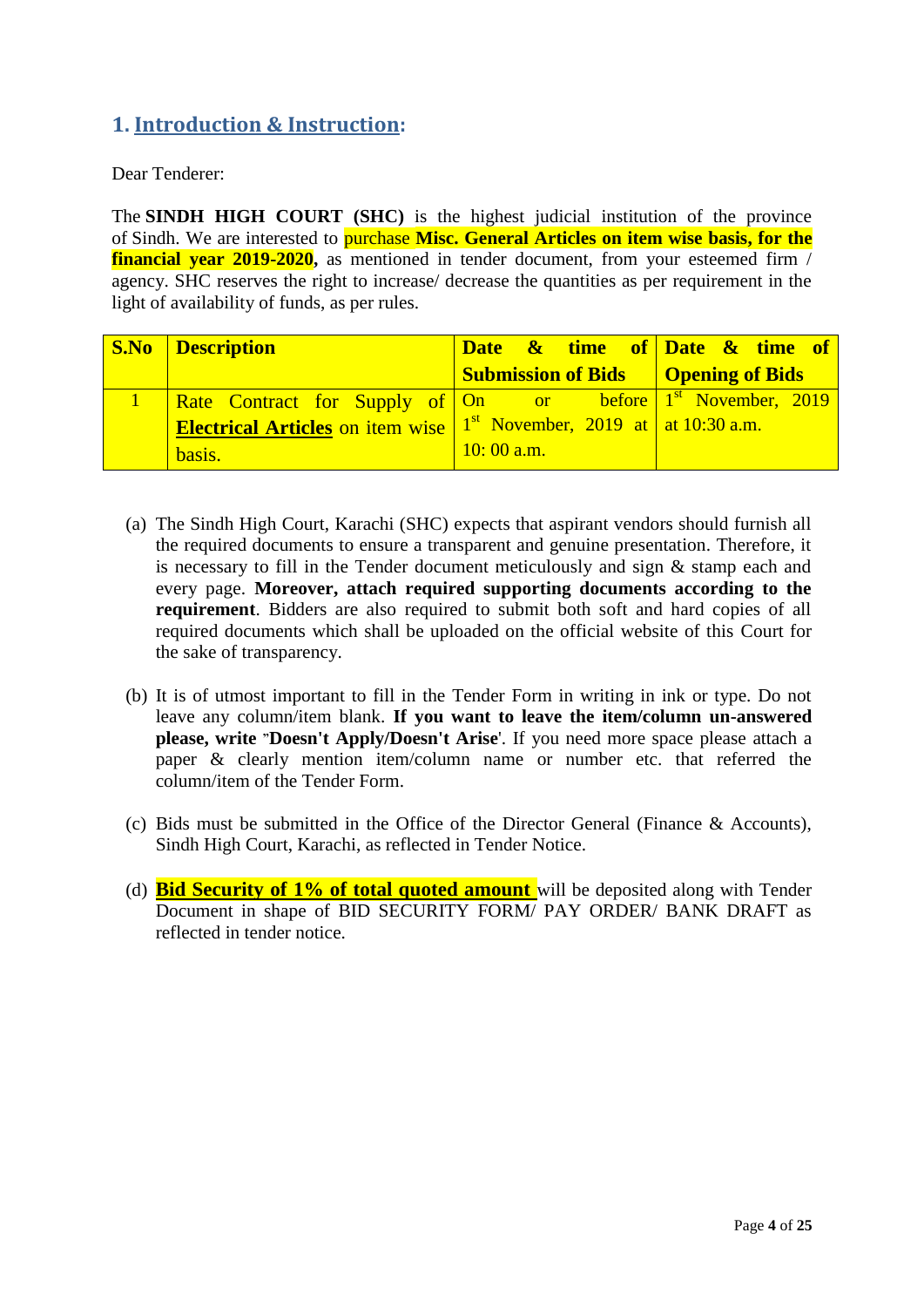### <span id="page-4-0"></span>**2. Guidelines for preparing tender document:**

- 1) Download Tender Document from the official website of Sindh High Court.
- 2) Carefully read the tender document.
- 3) Carefully read the requirements/ specifications of items required by SHC.
- 4) Visit the store of Sindh High Court for inspection of samples. Store Supervisor and Store Keepers of SHC will facilitate you in inspection of samples. Do not forget to bring your smart phone for taking pictures of samples.
- 5) Chose the item (s) which you can easily provide to SHC as per specifications mentioned in tender document.
- 6) Conduct Market Survey for calculating the price of individual item.
- 7) Fill the relevant sections of tender documents.
- 8) Make signature and stamp on the tender document.
- 9) Make scanned copy of duly filled & signed tender document.
- 10) Arrange the copies of all required documents as mentioned in eligibility criteria.
- 11) Prepare financial proposal in the light of market survey.
- 12) Arrange 1% Bid Security of total tender quoted amount.
- 13) Prepare Single Procurement File in PDF form. Merge the scanned copies of signed tender documents and scanned copies of documents required for assessing the eligibility criteria in single PDF File. Save the said PDF file in either DVD or USB.
- 14) Keep all the documents in file. Tap binding is not allowed.
- 15) Sealed the soft copy (DVD/ USB) & hard copy (A4 size paper form) in envelop.
- 16) Submit the sealed envelope in the office of D.G Finance as reflected in NIT. Do not forget to sign on "Bid Receiving Time Sheet".

### <span id="page-4-1"></span>**3. Guidelines for attending Tender Meeting:**

- 1) Get yourself acquainted for attending Tender Meeting. You should have complete knowledge of your bid. It is general observation that bidders or their representative attend bid meeting without proper homework. Hence, you are advised to read your bid and supporting documents before attending bid meeting.
- 2) Bring Authority Letter for attending Tender Meeting.
- 3) Mark Signature on the attendance sheet.
- 4) Make it sure that your bids and other submitted bids are sealed.
- 5) Make it sure that late bids are not entertained.
- <span id="page-4-2"></span>6) Give proper answers of queries of members of Procurement Committee if so asked.

### **4. Principles of Procurement:**

Sindh High Court ensures that procurements are conducted in a fair and transparent manner and the object of procurement brings value for money to the agency and the procurement process is efficient and economical. Hence, bidders are directed to provide soft copies of scanned tender documents, tax registration certificates, purchase orders, bank maintenance certificate, financial statements and undertaking. All such documents should be merged in one (01) PDF FILE for uploading on the concerned.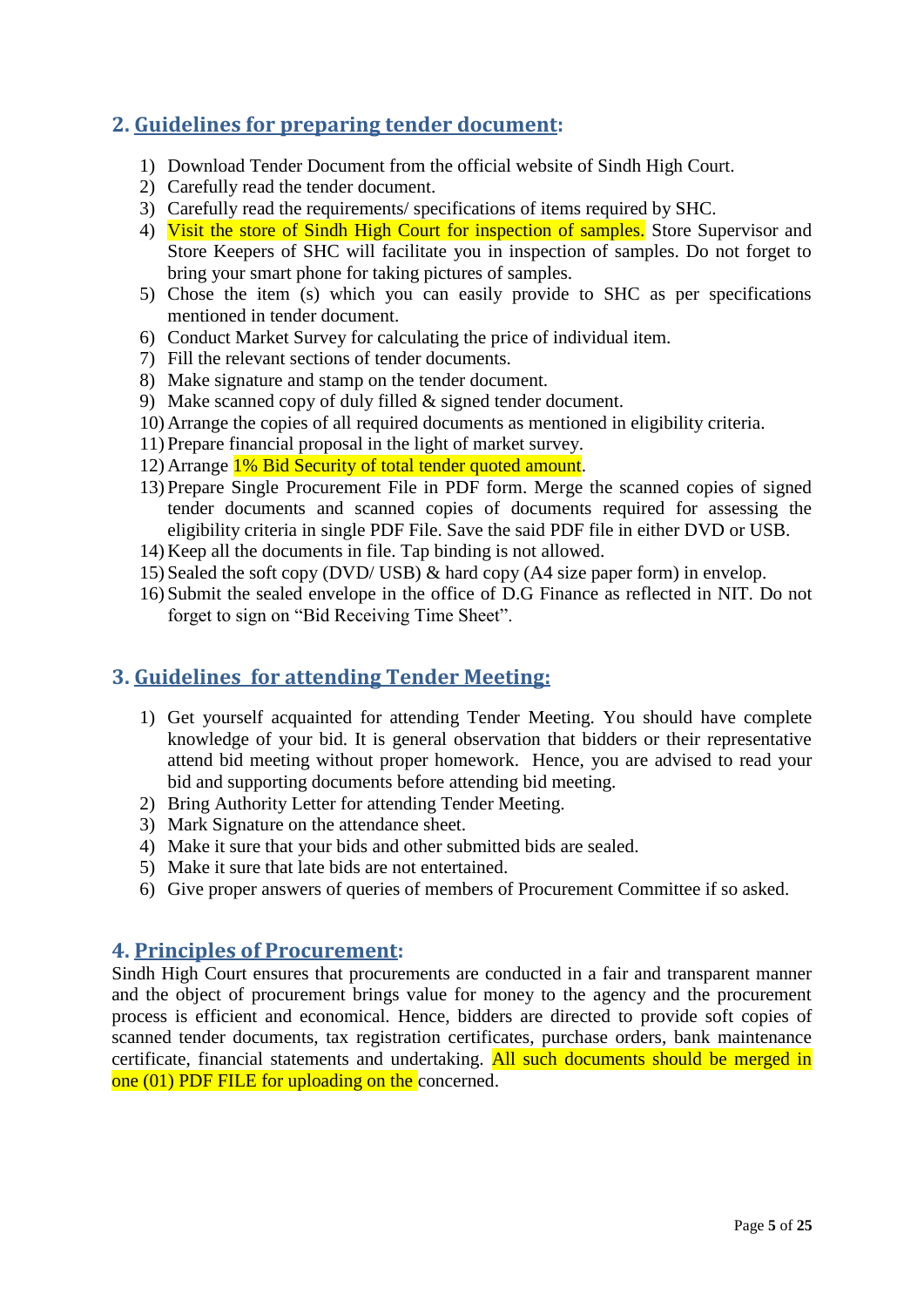### <span id="page-5-0"></span>**5. Clarification and Modification of Bidding Documents:**

Clarifications (if any) for contents of bidding documents may be sent to Registrar, High Court in writing, at least five calendar days prior to the date of opening of bid. Clarification in response to a query shall be uploaded on the official website of Sindh High Court. All bidders are advised to visit the website of Sindh High Court for keeping them updated.

### <span id="page-5-1"></span>**6. Preliminary Examination of Bids:**

Sindh High Court shall examine the bids to confirm that all required documents (soft & hard copies) and specifications/ technical documentation requested in bidding documents have been provided, and to determine the completeness of each document submitted. If any of the required documents or information is missing, the bid shall be rejected. Further, Sindh High Court shall examine the Bid to confirm that all terms and conditions specified in the bidding documents have been accepted by the Bidder without any material deviation or reservation.

### <span id="page-5-2"></span>**7. Financial Evaluation of Bids:**

Financial Evaluation of Bids shall be done on *item wise basis* on the basis of unit price without GST. Bidder (s) may apply for one or more or all items (if available). Tender may be awarded to the lowest bidder (s) on item wise basis subject to fulfillment of all the terms & conditions of bidding documents and specifications/ requirements of Sindh High Court as mentioned in bidding documents.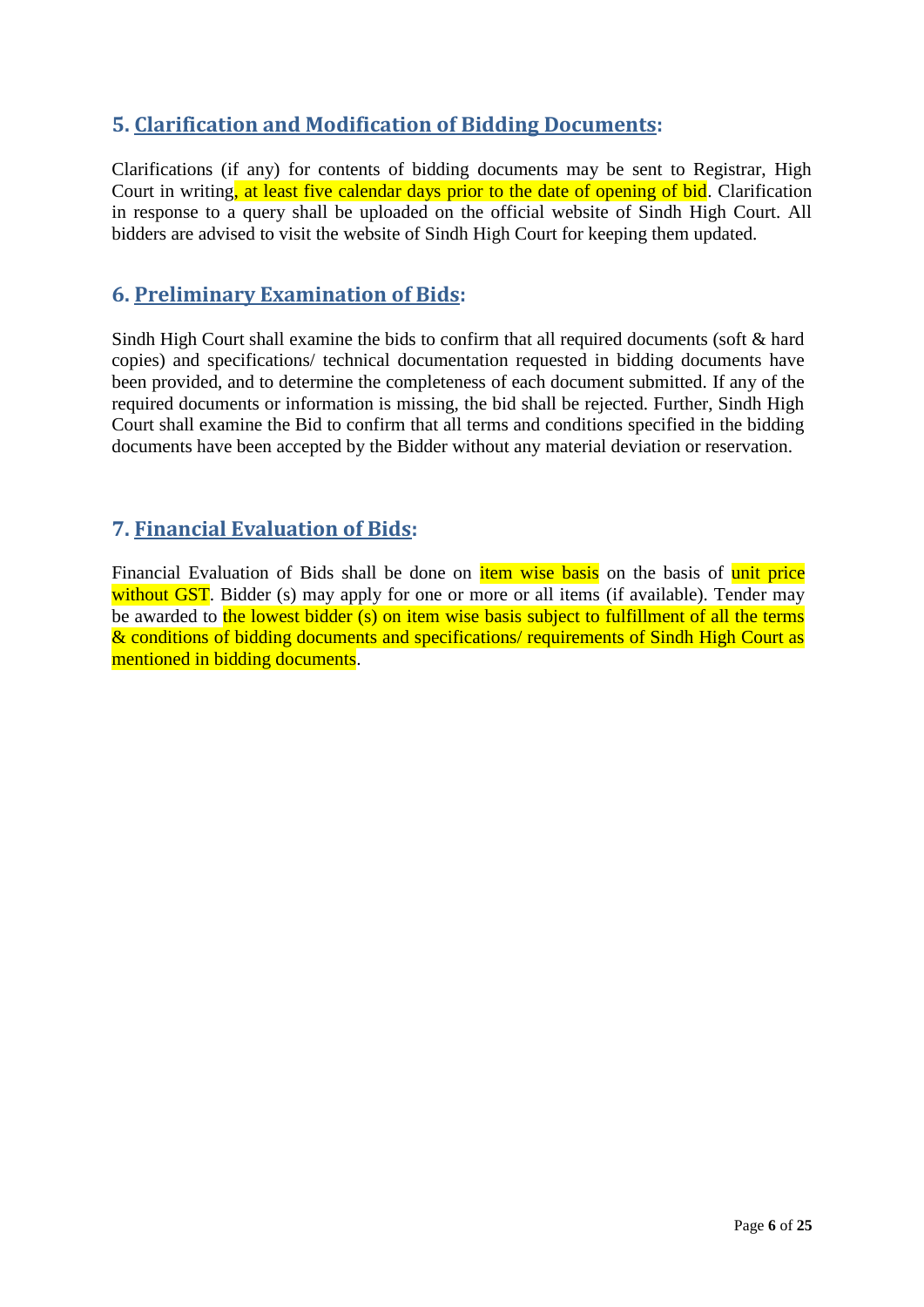# <span id="page-6-0"></span>**8. Qualification/ Eligibility Criteria:**

| S.No.          | <b>Eligibility Criteria</b>                                         | <b>Nature</b> |
|----------------|---------------------------------------------------------------------|---------------|
|                | <b>Profile</b> of company/firm along with relevant documents        | Mandatory     |
| $\overline{2}$ | Complete filled, signed & stamped Tender Document                   | Mandatory     |
| 3              | <b>Relevant Tax Registration Certificates</b>                       | Mandatory     |
|                | (both soft & hard copies are mandatory)                             |               |
| $\overline{4}$ | Copies of $at$ least ONE (01) purchase order of similar nature      | Mandatory     |
|                | during the last three years.                                        |               |
|                |                                                                     |               |
| 5              | <b>Undertaking</b> on judicial stamp paper that firm has never been | Mandatory     |
|                | blacklisted by any government semi government, autonomous           |               |
|                | and stated owned organization.                                      |               |
|                | (both soft & hard copies are mandatory)                             |               |
| 6              | Average Financial turnover of at least <b>Rs. 2 lakh</b> per annum  | Mandatory     |
|                | during the last three years. (financial statement or bank statement |               |
|                | or both are required)                                               |               |
|                | <b>Bank Maintenance Certificate</b>                                 | Mandatory     |
|                | (both soft & hard copies are mandatory)                             |               |

It is undertaken that I have provided soft and hard copies of the above mentioned documents. It is understood that Sindh High Court reserves the right to reject my bid/ disqualify me in case of non-availability of the above mentioned documents and decision of Sindh High Court shall be final.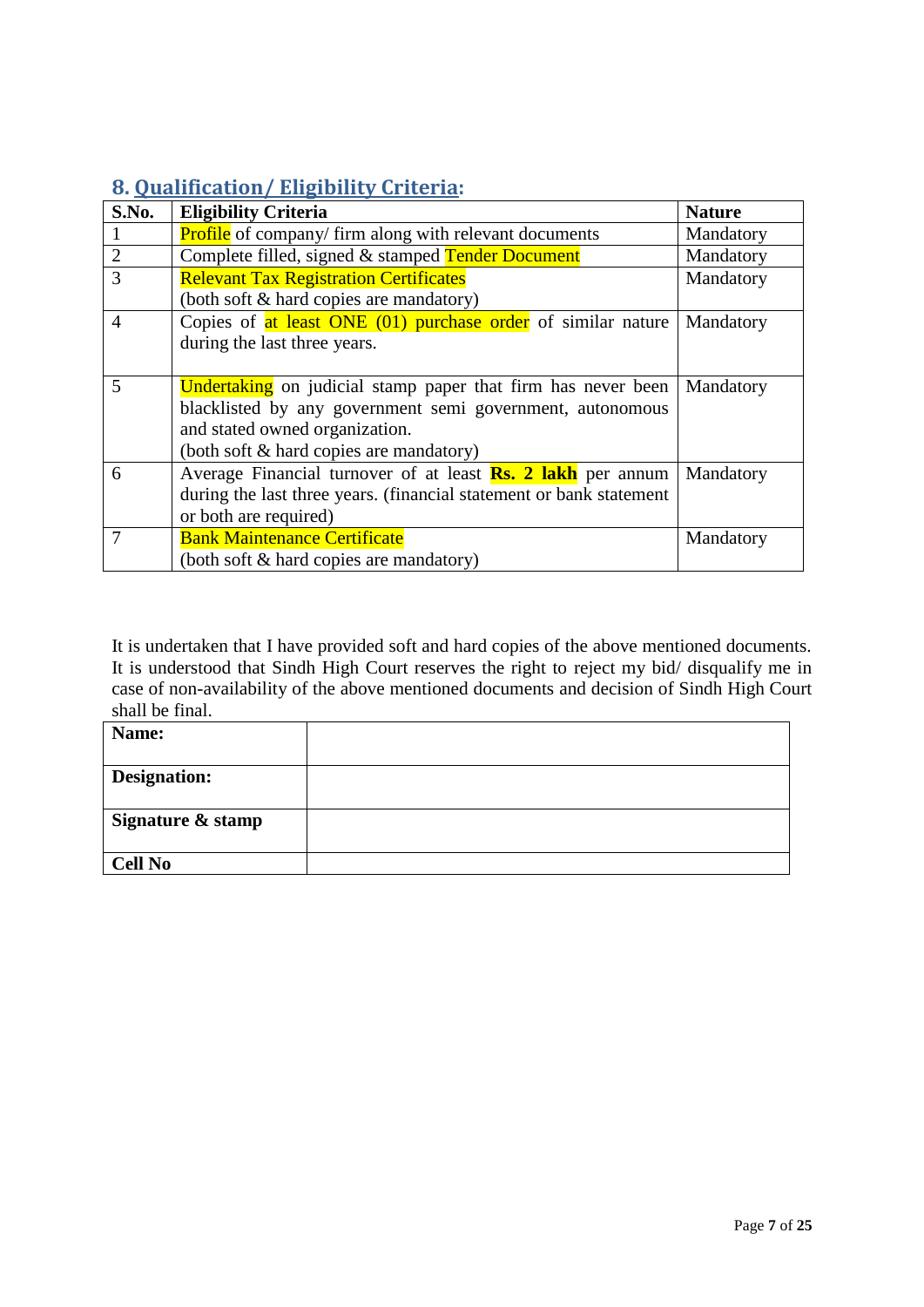|                |                                        | <b>REQUIRED ANNUAL</b> |
|----------------|----------------------------------------|------------------------|
| SR,NO          | <b>DESCRIPTION</b>                     | <b>QUANTITY</b>        |
| 1              | MULTI LIGHT PLUG(CLOPAL)               | 6 DOZEN                |
| $\overline{2}$ | <b>LIGHT PLUG BOARD</b>                | 3 DOZEN                |
| $\overline{3}$ | CAPACITOR(2.5, 3.5 AMBER)              | 5+5 DOZEN              |
| $\overline{4}$ | TAPE (NITO)                            | 10 DOZEN               |
| 5              | THREE PIN TOP, TWO PIN TOP (BUSH)      | 5+5 DOZEN              |
| 6              | 110* 76 WIRE COPPER (MILLION)          | 8 COIL                 |
| $\tau$         | 40*76 WIRE COPPER(MILLION)             | 5 COIL                 |
| $\overline{8}$ | 23*76 WIRE COPPER (MILLION)            | 5 COIL                 |
| $\overline{9}$ | LED BULB 45 WATT WHITE CHORI (PHILLPS) | 10 DOZEN               |
| 10             | LED BULB 30 WATT CHORI (PHILLPS)       | 10 DOZEN               |
| 11             | LED BULB 25 WATT CHORI (PHILLPS)       | 10 DOZEN               |
| 12             | LED 11 WATT PIN (PHILLPS)              | 5 DOZEN                |
| 13             | LED 5 WATT PIN PHILLPS                 | 5 DOZEN                |
| 14             | DOOR BELL TELEPHONE                    | 2 DOZEN                |
| 15             | <b>BUZZER BELL</b>                     | 2 DOZEN                |
| 16             | <b>BIRD BELL</b>                       | 2 DOZEN                |
| 17             | <b>CORDLESS BELL</b>                   | 2 DOZEN                |
| 18             | TUBELIGHT ROD 36 WATT WHITE (PHILLPS)  | 4 BOX                  |
| 19             | TUBELIGHT ROD 36 WATT WARM (PHILLPS)   | 4 BOX                  |
| 20             | <b>EXTENSION BOARD (CLOPAL)</b>        | 3 DOZEN                |
|                | SAFETY BREAKER DOUBLE POLL 32AMP       |                        |
| 21             | (CLOPAL)                               | 4 DOZEN                |
|                | SAFETY BREAKER DOUBLE POLL 20AMP       |                        |
| 22             | (CLOPAL)                               | 4 DOZEN                |
| 23             | MULTI SWITCH THREE PIN 20AMP (PPI)     | 3 DOZEN                |
| 24             | MULTI SOCKET TWO PIN 10AMP (PPI)       | 3 DOZEN                |
| 25             | TWO PIN PLUG (PPI)                     | 3 DOZEN                |
| 26             | THREE PIN PLUG (PPI)                   | 3 DOZEN                |
| 27             | FAN DIMMER (CLOPAL)                    | 8 DOZEN                |
| 28             | DIMMER PIANO SWITCH (CLOPAL)           | 3 DOZEN                |
| 29             | TUBE LIGHT STARTER                     | 6 DOZEN                |
| 30             | PIANO SWITCH (PPI)                     | 6 DOZEN                |
| 31             | PIANO SOCKET (PPI)                     | 3 DOZEN                |
| 32             | TUBE LIGHT CHOCK (ASGHAR)              | 3 DOZEN                |
| 33             | LED LIGHT 54W (CHINA)                  | 3 DOZEN                |
| 34             | LED TUBE LIGHT 36W (CHINA)             | 3 DOZEN                |
|                | LED FALSE CEILING PENAL 18WATT         |                        |
| 35             | WHITE(PHILLPS)                         | 6 DOZEN                |

### <span id="page-7-0"></span>**9. Specification/requirement/ and Bill of Quantity:**

**Product must be as per sample available at the Store of Sindh High Court.** 

- $\triangleright$  Bidders are required to visit the store of Sindh High Court for inspection of samples.
- $\triangleright$  Estimated annual quantity as mentioned above may be increased or decreased as per rules, keeping in view the available budget.
- Rate contract will be valid till  $31<sup>st</sup>$  May, 2020.
- Successful bidders will be required to deliver goods as per quantity mentioned in purchase order which will be issued from time to time.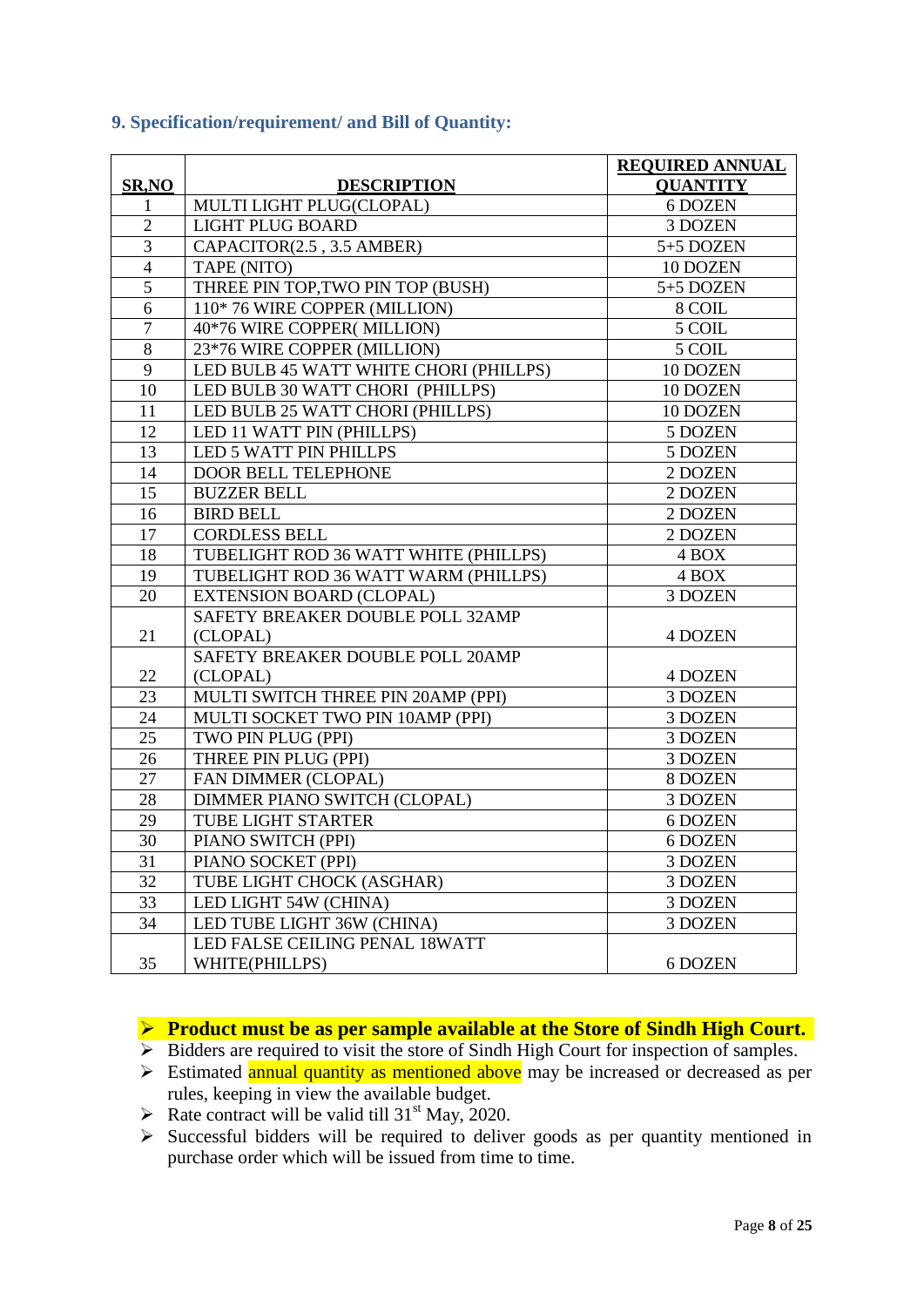$\triangleright$  Successful bidders will be required to deliver goods within seven (07) calendar days of issuance of purchase order.

### <span id="page-8-0"></span>**10. Sample of Financial Proposal**

Bidders are advised to submit financial proposal on item wise basis, as per following format on the official letter head of bidder which must be properly signed & stamped. Separate Financial Proposal may be submitted for individual quoted items.

| <b>Name of Item</b> | <b>Unit Price without GST Rs</b> |
|---------------------|----------------------------------|
|                     |                                  |

- 1. Rates must be quoted in Pakistani Currency.
- 2. Rates must be quoted without GST. GST shall be applicable as per rules.
- 3. All government taxes shall be applicable as per rules.
- 4. All government taxes will be deducted by the office of A.G Sindh and its decision shall be final in respect of taxation and billing.
- 5. Rate shall remain valid for one financial year i.e. till  $31<sup>st</sup>$  May, 2020.
- 6. Bidders must have active Vendor ID of A.G Sindh.
- 7. Successful Bidder (s) will be required to submit complete bill along with copies of required documents to Budget Branch of Sindh High Court for forwarding the same to Accountant General Sindh, Karachi.

| S.No | 11. Galcalation of Dia becal ity<br><b>Name of Items</b> | Unit<br><b>Measurement</b><br>ream/<br>(per<br>packet/<br>per | $of$ Unit<br>without<br>Rs.<br>(in figures) | <b>Price</b><br><b>GST</b> | <b>Annual</b><br><b>Required</b><br>Quantity | <b>Amount</b><br>Rs.<br>without<br><b>GST</b> |
|------|----------------------------------------------------------|---------------------------------------------------------------|---------------------------------------------|----------------------------|----------------------------------------------|-----------------------------------------------|
|      |                                                          | per box/ per<br>dozen/<br>per<br>item/etc)                    |                                             |                            |                                              |                                               |
|      |                                                          |                                                               |                                             |                            |                                              |                                               |
|      | <b>Total Amount</b>                                      |                                                               |                                             |                            |                                              |                                               |
|      | 1% of Total quoted                                       |                                                               |                                             |                            |                                              |                                               |
|      | <b>Amount</b>                                            |                                                               |                                             |                            |                                              |                                               |
|      | <b>Pay Order Number</b>                                  |                                                               |                                             |                            |                                              |                                               |
|      | <b>Pay Order Issuance Date</b>                           |                                                               |                                             |                            |                                              |                                               |
|      | <b>Name of Banker</b>                                    |                                                               |                                             |                            |                                              |                                               |
|      | <b>Amount of Pay Order</b>                               |                                                               |                                             |                            |                                              |                                               |
|      | <b>Period of Validity</b>                                |                                                               |                                             |                            |                                              |                                               |

### <span id="page-8-1"></span>**11. Calculation of Bid Security**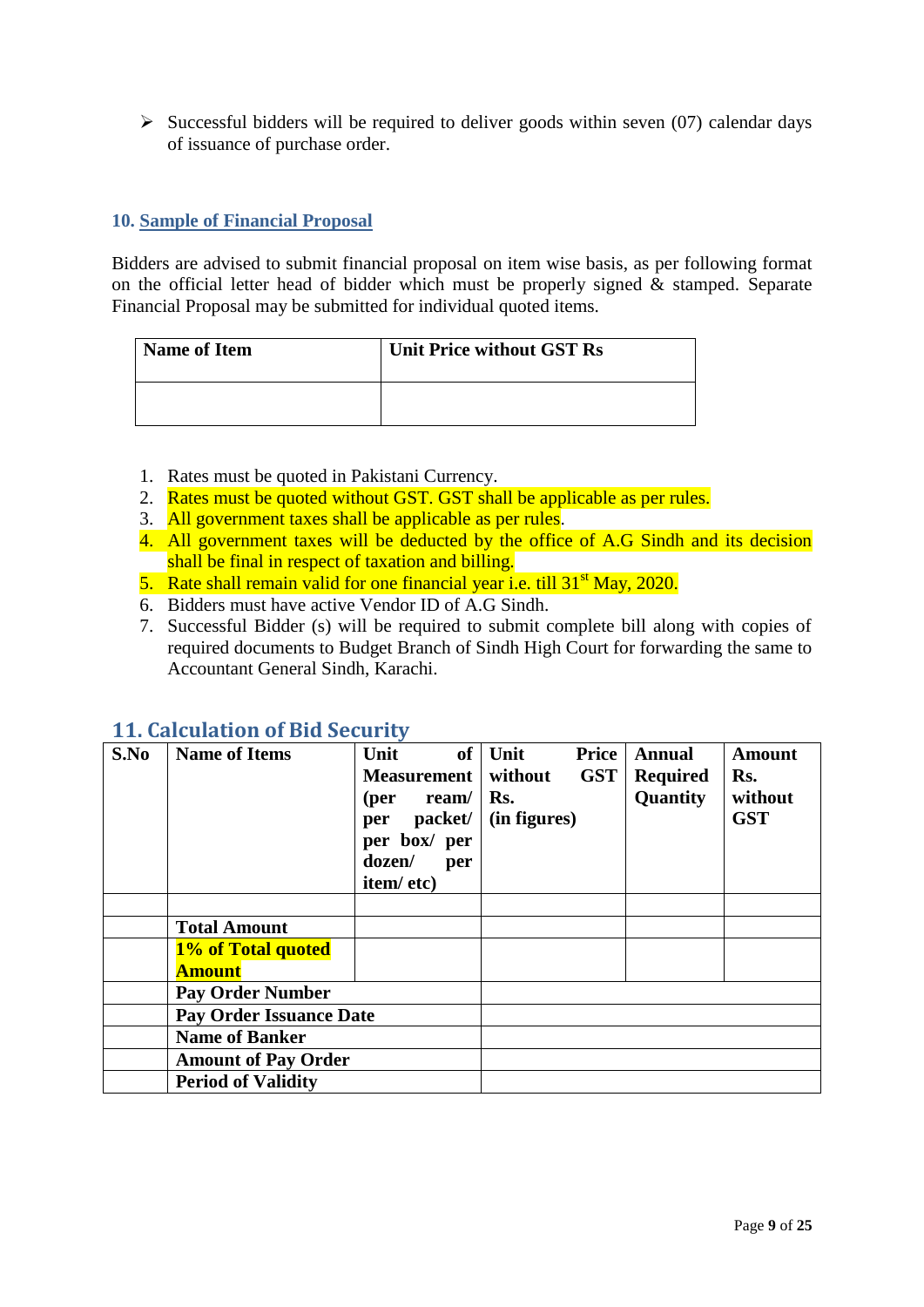### <span id="page-9-0"></span>**12. Delivery Mechanism**

- 1. This rate contract shall be valid for one financial year (till  $31<sup>st</sup>$  May, 2020)
- 2. Purchase Order will be issued from time to time keeping in view the requirement of Sindh High Court.
- 3. Successful bidder shall deliver the goods within seven (07) calendar days of issuance of Purchase Order.
- 4. Delivery shall be made at the Store of Sindh High Court. Store Supervisor will receive the goods and make signature on the delivery challan.

### <span id="page-9-1"></span>**13. Payment Mechanism**

- 1) Payment shall not be made in advance before making deliveries.
- 2) The successful bidder after completing delivery will submit complete bills along with delivery challan and copies of required documents to Budget Branch of this Court for forwarding the same to Office of A.G Sindh.
- 3) Bidder shall be responsible to make it sure that all the required documents are submitted along with bill. It is better to submit bill in coordination with the Accounts Officer of this Court.
- 4) Budget Branch shall forward the bill to the Office of A.G Sindh for payment. All taxes shall be deducted by the Office of A.G Sindh, as per rules.
- 5) The concerned official of Budget Branch will collect the cheque from the office of A.G Sindh.
- 6) Bidder will collect the cheque from the office of Budget Branch after submitting authority letter.
- 7) Sindh High Court believes in honesty, integrity and transparency in procurement. Bidders are advised to report the corruption matters directly to Registrar, High Court of Sindh, Karachi, if they are asked to give gifts/ bribe/ cash/ etc for receiving cheques.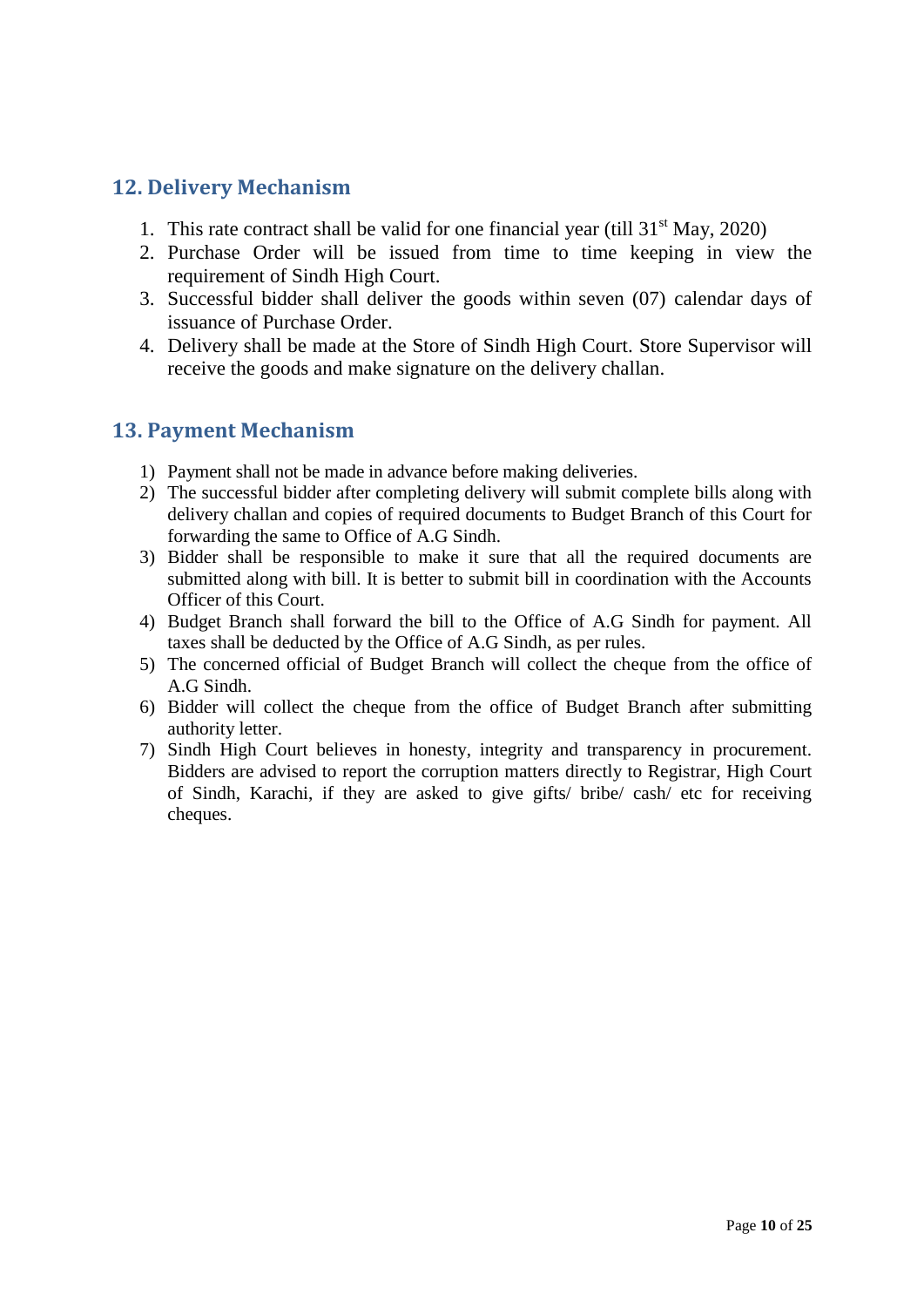### <span id="page-10-0"></span>**14. Terms & Conditions:**

- 1. **Bidding Method**: Single Stage-One Envelope method will be adopted for bidding process as per SPPRA Rules.
- 2. **Duration of Rate Contract**: Rate Contract shall remain valid till  $31<sup>st</sup>$  May, 2020.
- 3. **Timing of Delivery**: Bidder shall be made delivery within seven (07) calendar days of receipt of Purchase Order. Purchase Order shall be issued keeping in view the requirement and release of funds. The delivery should be made by the supplier at the store of High Court of Sindh, Principal Seat, Karachi.
- 4. **Qualification/ Eligibility:** Bidders are bound to submit soft and hard copies of all documents as mentioned in Eligibility Criteria Section, in order to establish their eligibility to participate in bid. In case of non-availability of either, soft or hard copy, bidder may be disqualified.
- 5. **Bid Security:** All bids must be accompanied by an earnest money/ security of **1% of total bid amount**.
- 6. **Release of Bid Security**: The bid security of unsuccessful bidder will be released by SHC after award of work or after expiry of bid validity period as per rules.
- 7. **Late Bids**: Sindh High Court shall not consider any bid that arrives after the deadline for submission of bids, as reflected in NIT. Any bid received after the deadline for submission of bids shall be declared late, rejected, and returned unopened to the Bidder.
- 8. **Responsive Bids**: A substantially responsive Bid is one that conforms to all the terms, conditions, and specifications of the Bidding Documents without material deviation, reservation, or omission. Non-responsive Bids shall not be considered. Bidders are advised in their own interest to prepare their bids as per format, requirements, terms & conditions, mentioned in bid documents. Bidders are also advised to submit soft and hard copies of all required documents along with their bids.
- 9. **Award of Contract**: Sindh High Court may award the Contract to the Bidder whose offer has been determined to be the lowest bid and is substantially responsive to the Bidding Documents, provided further that the Bidder is determined to be qualified to perform the Contract satisfactorily.
- 10. **Notification/ Purchase Order for Award of Contract**: Prior to the expiration of the period of bid validity, Sindh High Court will notify the successful Bidder, in writing, that its Bid has been accepted. Until a formal Contract is prepared and executed, the purchase order/ notification of award shall constitute a binding Contract.
- 11. **Performance Security**: The bid security of successful bidder will be released after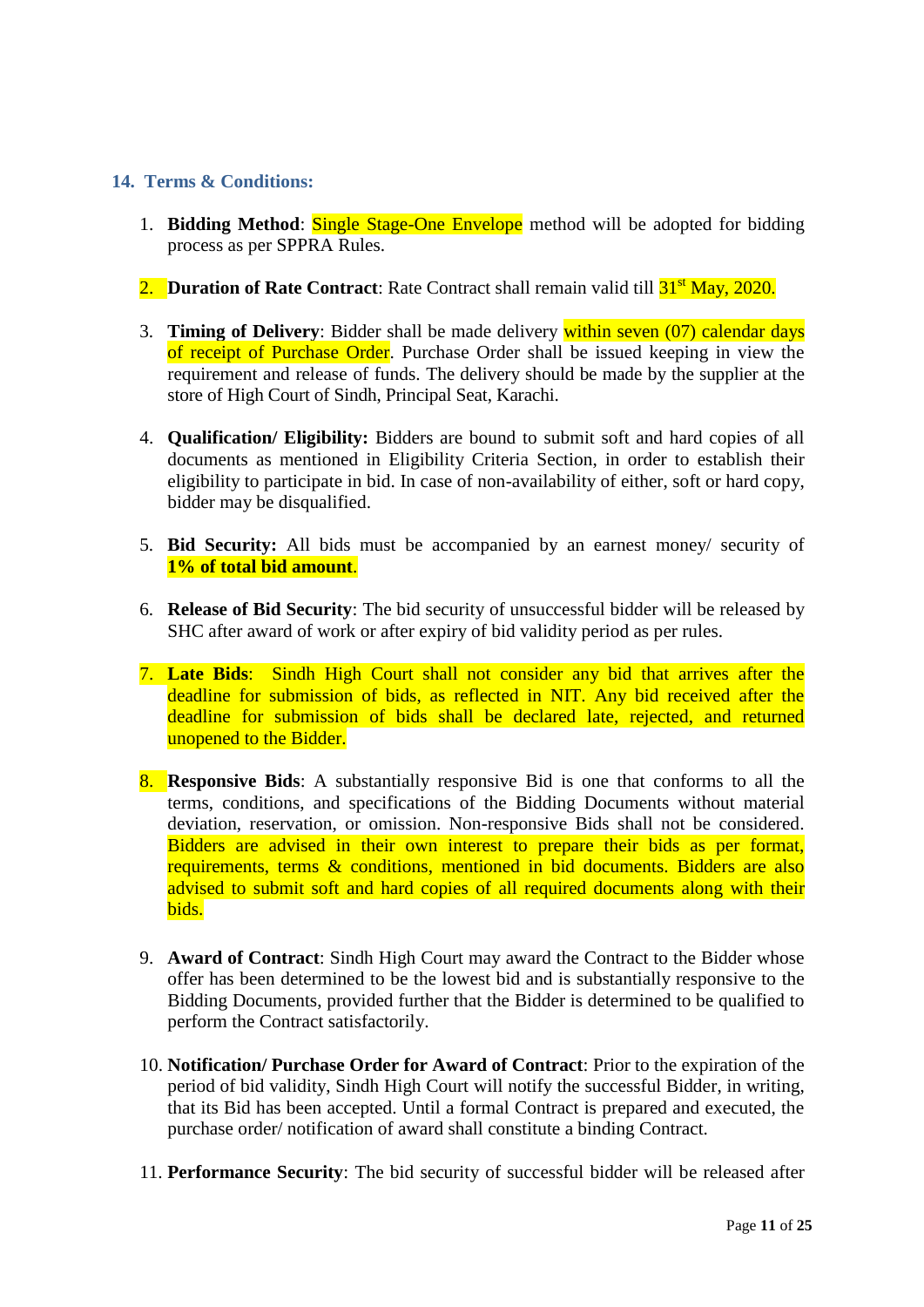submission of Performance Security equal to  $5\%$  of total cost of contract.

- 12. **Release of Performance Security**: Performance Security shall be released after successful completion of contract and issuance of satisfactory certificate from Assistant Registrar, Resident-II.
- 13. **Validity Period:** The procurement contract will be awarded within bid **validity period i.e. 90 days** as per SPRRA Rules.
- 14. **Receiving/Acceptance of Purchase Order:** The vendor will sign the copy of the Purchase Order as acknowledgement. Copy of Purchase Order along with relevant documents must be submitted along with bill.
- 15. **Delayed Delivery:** 1% penalty of the total amount will be imposed per day for which the company/firm/agency failed to deliver within the delivery/execution period or the request for extension in delivery time declined by SHC.
- 16. **Inspection:** Physical inspection will be carried out by the Store Supervisor of this Court. Ordered material is subject to final inspection at the time of delivery.
- 17. **Quantity Delivered:** Competent Authority reserves the right to increase/decrease the quantity as per requirement and availability of funds, as per rules.
- 18. **Payment Term:** Payment shall not be made in advance before making delivery. Payment shall be issued by the office of A.G Sindh and cheque will be handed over to bidder (s) or his authorized representative (s).
- 19. **Condition of Goods**: All items must meet in all respects with the specifications & conditions of the Order and must be in good condition & conform to the best industrial quality standards; otherwise they will be liable to be rejected as per rules.
- 20. **Rejection of Goods:** We reserve the right to cancel any or all the items if material is not in accordance with our specification or if the delivery is delayed.
- 21. **Disclosure of Confidential Script/Material:** All rights reserve with the SHC and no information either in written/electronic media/copying form should be disseminated without the permission of the authority.
- 22. **Resolution of Differences:** In case of any difference or dispute arises between the parties, the same shall be dealt with as per rules.
- 23. **Rules, Regulations & Policies:** All rules, regulations and policies will be governed in accordance to the SPPRA.
- 24. **Mistakes in Calculation:** The contractor/ supplier will be liable for any mistakes in calculation of price/ rate and amount and shall be liable to suffer the loss arises at any stage of contract, due to mistakes in calculation or tax rates.
- 25. **Government tax(es), levi(es) and charges(s)**: All Government taxes (including Income tax and stamp duty), levies and charges will be charged as per rules. Bidder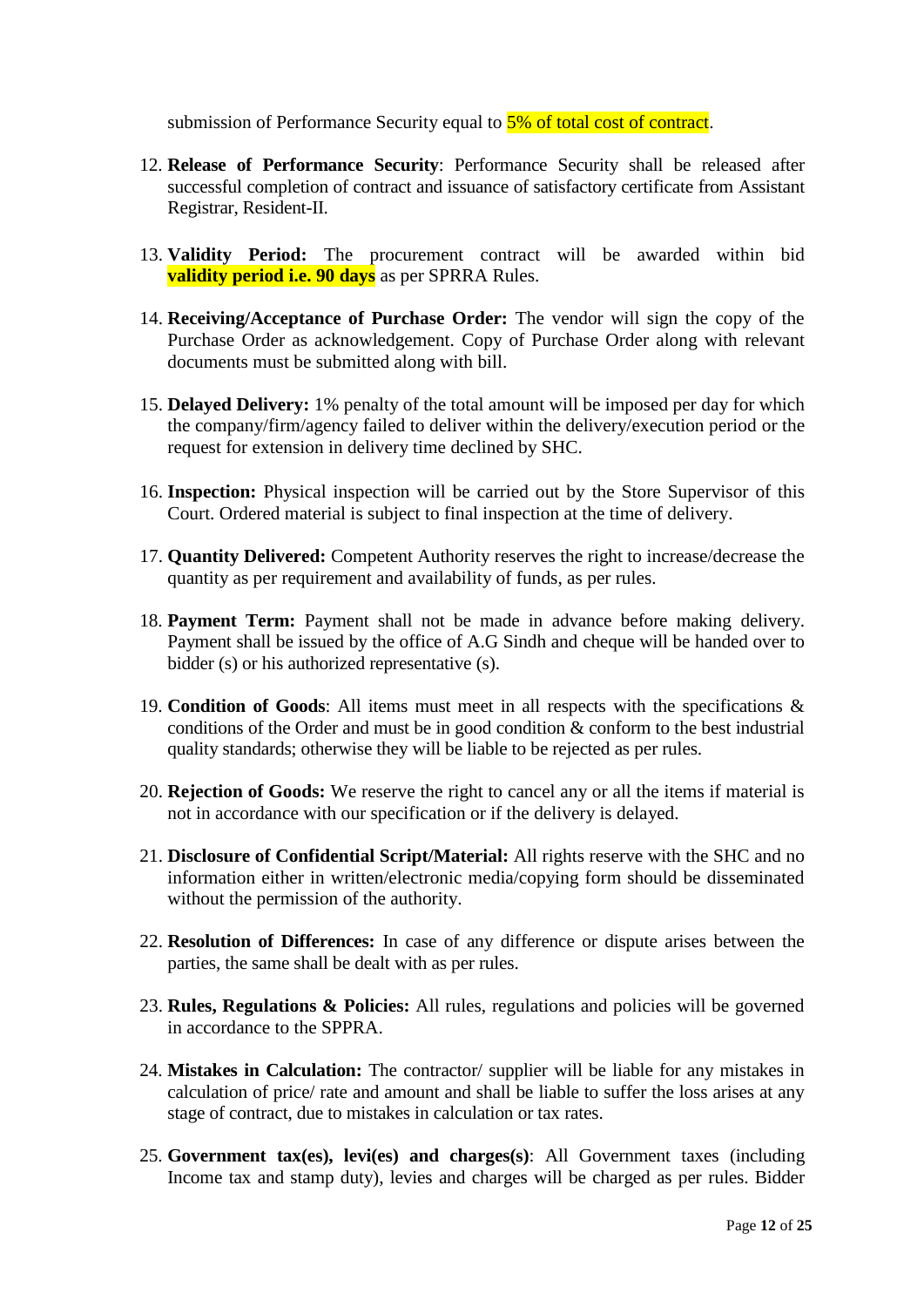should keep them updated regarding taxation issues in consultation with the relevant tax regulatory authorities.

26. **Stamp Duty**: Stamp duty will be levied as per rules.

### 27. **Alternative Bids**: Alternative bids shall not be considered.

- 28. **Cost of Bidding**: The Bidder shall bear all costs associated with the preparation and submission of its bid, and Sindh High Court shall not be responsible or liable for those costs, regardless of the conduct or outcome of the bidding process.
- 29. **Rights of Sindh High Court**: Sindh High Court reserves the right to accept or reject any bid, and to annul the bidding process and reject all bids at any time prior to contract award, without thereby incurring any liability to Bidders.
- 30. **Interest on Late Payments**: No interest shall be paid on late payment in case, cheque is received late from the Office of A.G Sindh. However, every effort shall be made for timely payments to successful bidders.
- 31. **Insurance:** The goods supplied under that contract should be fully insured. All cost of insurance shall be paid by the successful bidder. If the goods are not insured then risk if any shall be suffered by the successful bidder.
- 32. **Warrants:** Supplier must warrants that goods supplied would be new, unused and as per best industrial standards.
- 33. **Fraud & Corruption**: SHC shall reject a proposal for award if it determines that the bidder has engaged in corrupt, fraudulent, collusive, coercive or obstructive practices in competing for the tender in question.
- 34. **Termination of Contract**: SHC may terminate the contract, if the successful bidder fails to supply all or parts of goods within definite time or fails to perform any other obligations of contract or bidder has failed to submit performance security or bidder has involved in fraud/ corruption.
- 35. **Other**: SSPRA Rules will be followed for all other terms and conditions not specified/ mentioned/ ambiguous in this tender document. Kindly read SPPRA Rules available on [www.spprasindh.gov.pk](http://www.spprasindh.gov.pk/) for further details.

It is hereby certified that the terms and conditions have been read, agreed upon and signed.

| Name:               |  |
|---------------------|--|
| <b>Designation:</b> |  |
| Signature & stamp   |  |
| <b>Cell No</b>      |  |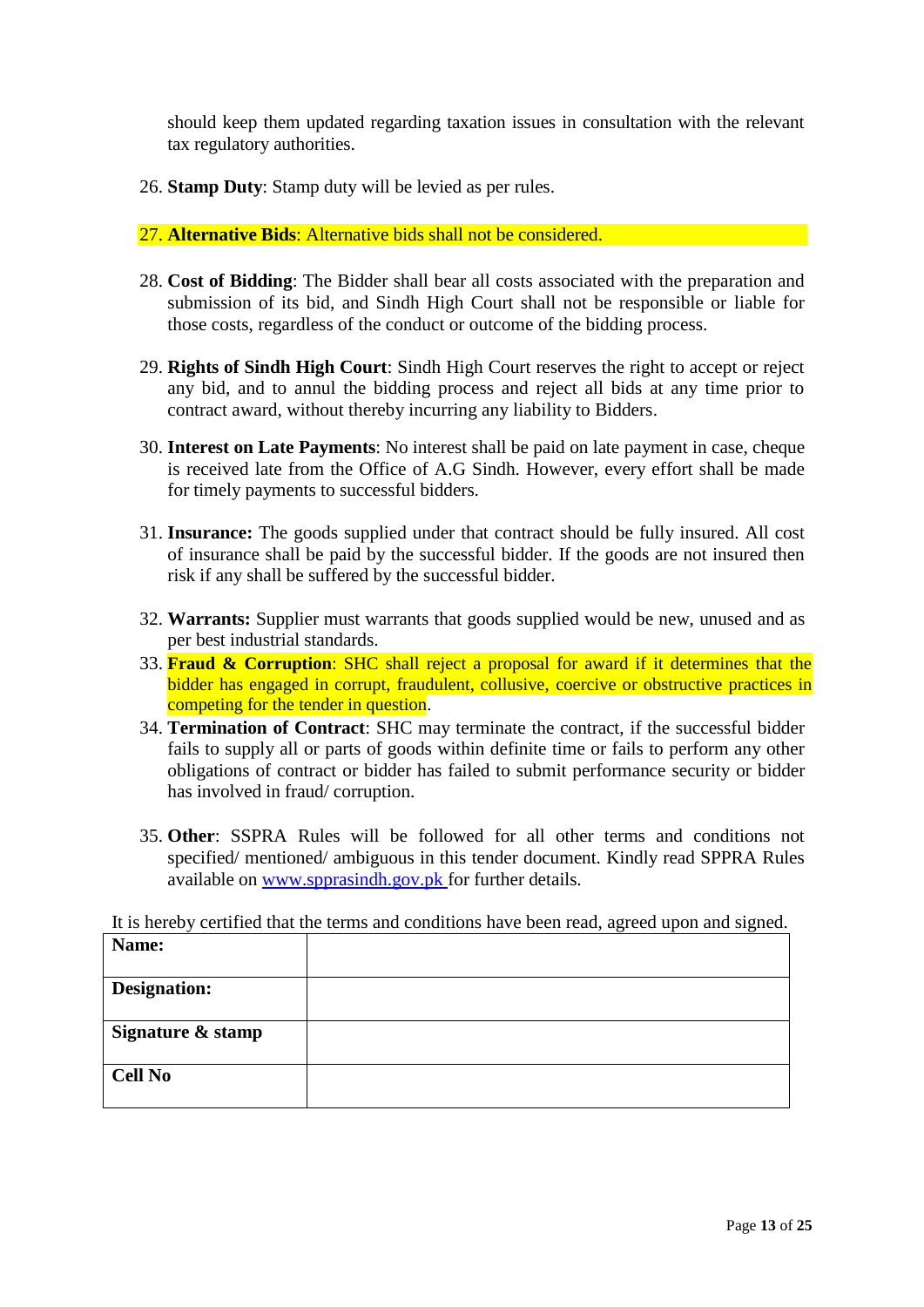It is hereby certified that the terms and conditions have been read, agreed upon and signed.

| M/s.                       |  |
|----------------------------|--|
| Year of Establishment      |  |
|                            |  |
| Name of contact Person     |  |
| Address                    |  |
| Sales Tax Registration No. |  |
| National Tax No.           |  |
|                            |  |
| Mobile No.                 |  |
| Telephone No.              |  |
| Fax No.                    |  |
|                            |  |
| E-mail                     |  |
| Banker's Name and Contact  |  |
| Details                    |  |

**Stamp & Signature**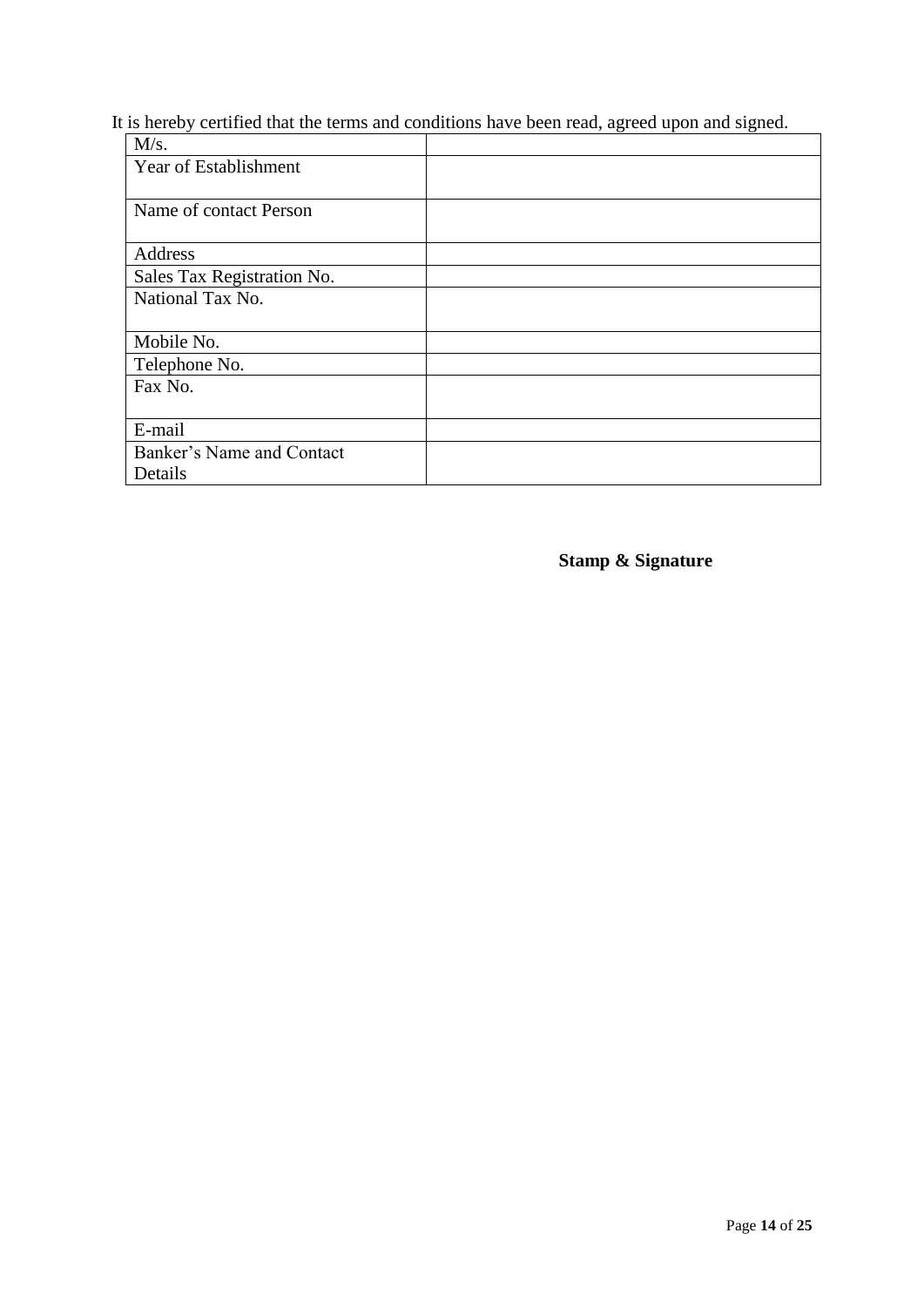#### <span id="page-14-0"></span>**15. Sample of Proposal Submission Form:**

To be printed on the letter head of firm.

Tender Reference No. 2008 Dated

The Learned Registrar, Sindh High Court, Karachi.

Dear Sir,

We, the undersigned, offer to provide our services for **"\_\_\_\_\_\_\_\_\_\_\_\_\_\_\_"**, as a Bid, sealed in an envelope.

We understand that Sindh High Court is not bound to accept any Proposal you receive and reserves the right to accept or reject any offer and to annul the bidding process and reject all proposals without assigning any reason or having to owe any explanation whatsoever.

The decision of Purchase Committee shall be final and cannot be challenged on any ground at any forum and the Purchase Committee will not be liable for any loss or damage to any party acting in reliance thereon.

Sincerely,

Name Designation, Name of Company Dated: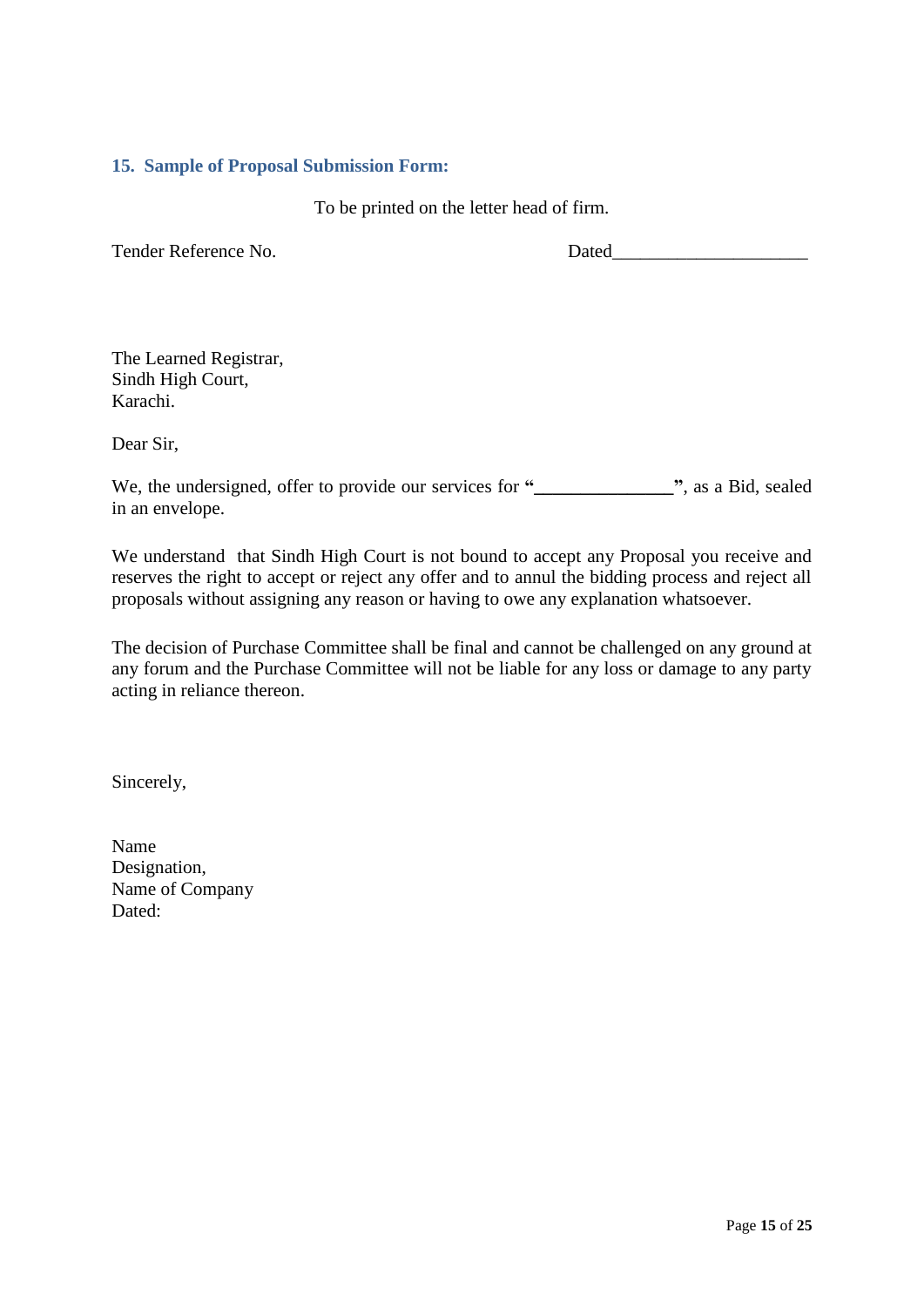### <span id="page-15-0"></span>**16. Sample Inspection Form:**

 $\mathcal{L}=\mathcal{L}=\mathcal{L}=\mathcal{L}=\mathcal{L}=\mathcal{L}=\mathcal{L}$ 

Our representative \_\_\_\_\_\_\_\_\_\_\_\_\_\_\_\_\_ son of \_\_\_\_\_\_\_\_\_\_\_\_\_\_\_\_\_ holding CNIC No. \_\_\_\_\_\_\_\_\_\_\_\_\_\_\_\_\_ has inspected all the quoted items at the Store of Sindh High Court on

All the rates have been quoted after inspecting samples and market research and we take full responsibility that in case of award of contract, all the articles will be provided as per specifications/ samples of High Court of Sindh. We understand that rate shall remain valid till  $31<sup>st</sup>$  May, 2020.

We understand that Sindh High Court reserves the right to reject the articles if the same are not as per samples of Sindh High Court.

| Name:             |  |
|-------------------|--|
|                   |  |
|                   |  |
| Designation:      |  |
|                   |  |
|                   |  |
| Signature & stamp |  |
|                   |  |
|                   |  |
| <b>Cell No</b>    |  |
|                   |  |
|                   |  |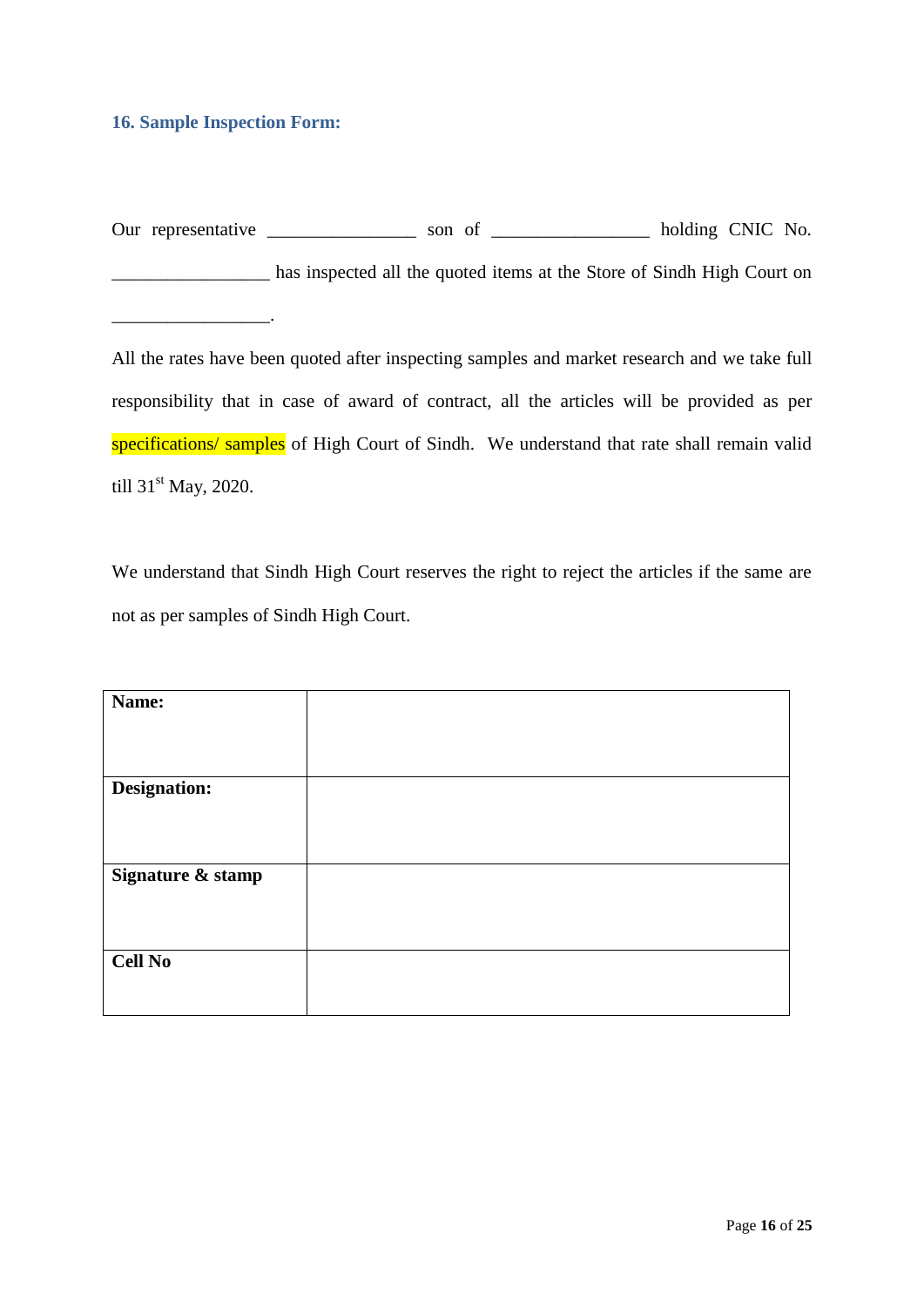### <span id="page-16-0"></span>**17. Consent regarding uploading of documents on websites**

It is undertaken that I have supplied all the required documents in both soft and hard copies, as mentioned in eligibility criteria section of this tender document. I do not have any objection if the said documents and technical and financial proposal of our firm are uploaded on the official websites of Sindh High Court and any other regulatory authority for the sake of transparency.

| Name:             |  |
|-------------------|--|
|                   |  |
|                   |  |
| Designation:      |  |
|                   |  |
|                   |  |
| Signature & stamp |  |
|                   |  |
|                   |  |
| <b>Cell No</b>    |  |
|                   |  |
|                   |  |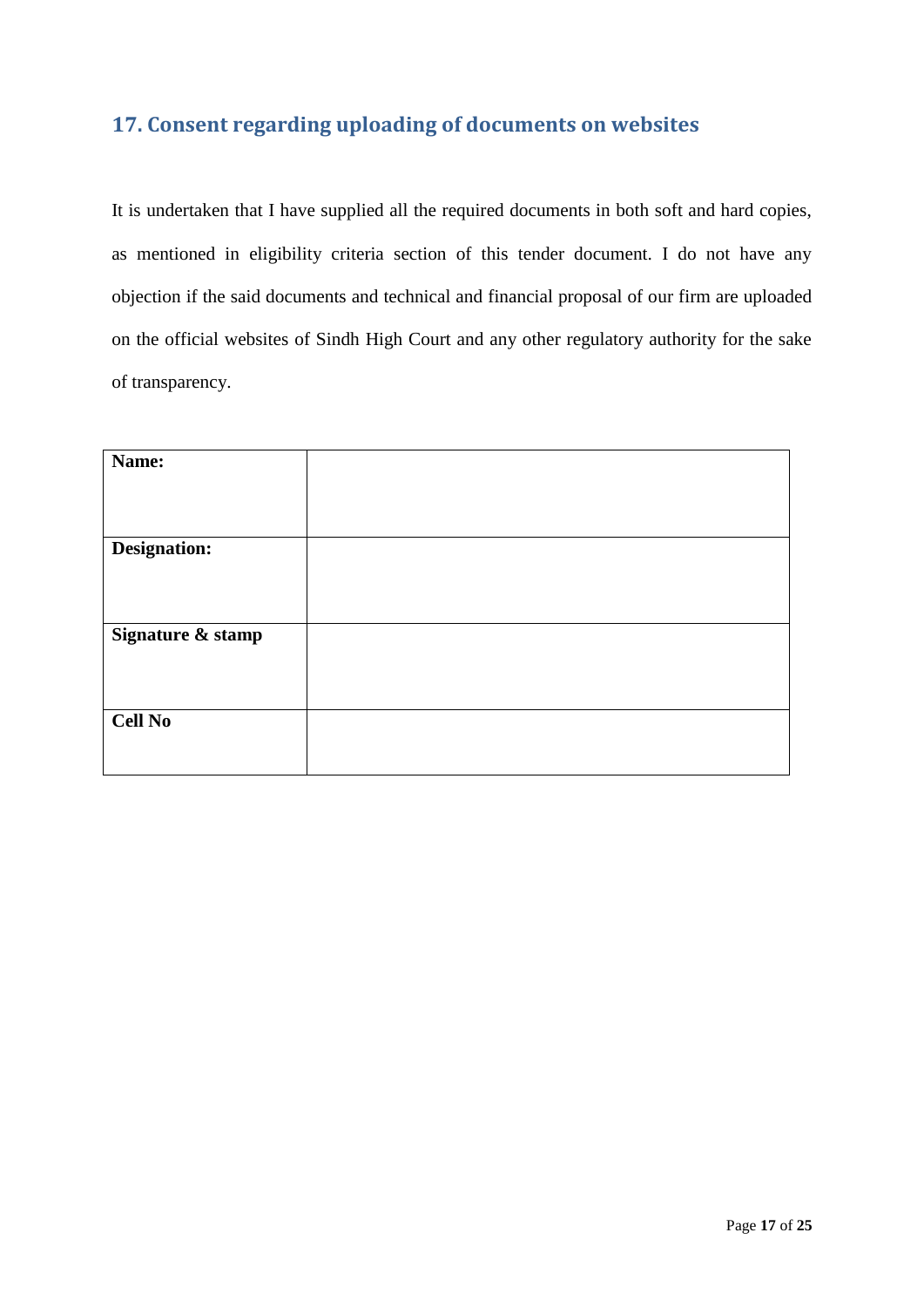## <span id="page-17-0"></span>**18. Sample of Purchase Order**

| No.                                                                                                                                               | <u>THE HIGH COURT OF SINDH, KARACHI</u><br>Dated: DD/MM/YY                                                                                                                                                                                                                                                                                                                                                                                                                                                                                                                                                                       |
|---------------------------------------------------------------------------------------------------------------------------------------------------|----------------------------------------------------------------------------------------------------------------------------------------------------------------------------------------------------------------------------------------------------------------------------------------------------------------------------------------------------------------------------------------------------------------------------------------------------------------------------------------------------------------------------------------------------------------------------------------------------------------------------------|
| All<br>Communications<br>should be<br>To,<br>addressed<br>to the<br><b>REGISTRAR</b><br><b>HIGH COURT</b><br>OF<br><b>SINDH</b><br><b>KARACHI</b> | M/s.<br>Road,<br>Karachi.                                                                                                                                                                                                                                                                                                                                                                                                                                                                                                                                                                                                        |
| Subject:                                                                                                                                          | <b>Award of Tender for procurement of</b>                                                                                                                                                                                                                                                                                                                                                                                                                                                                                                                                                                                        |
|                                                                                                                                                   | I am directed to inform you that the Hon'ble Competent<br>Authority has been pleased to pass order to award the Tender Reference No.<br>as per terms and conditions mentioned in tender document. All government taxes<br>shall be applicable as per rules and decision of A.G Sindh shall be final.                                                                                                                                                                                                                                                                                                                             |
|                                                                                                                                                   | You<br>$\frac{1}{2}$ as<br>per<br>specifications/ make & model mentioned in approved Bid Evaluation Report and<br>Technical & Financial Proposal of your company (copies enclosed) with further<br>direction to submit Bills along with copies of following documents at the earliest.<br>1. Complete Bill.<br>2. Complete Delivery Challan.<br>3. Copies of all relevant tax registration certificates.<br>4. Copy of Bank Maintenance Certificate.<br>5. Copies of relevant SROs (if any).<br>6. Copies of tax exemption certificates if any.<br>7. Copies of all other relevant documents as per requirement of A.G<br>Sindh. |
|                                                                                                                                                   | <b>Deputy Registrar (Accounts)</b><br><b>FOR: REGISTRAR</b>                                                                                                                                                                                                                                                                                                                                                                                                                                                                                                                                                                      |

I have carefully read & understood the contents of "Sample Purchase Order" and I do not have any objection on its contents.

| Name:             |  |
|-------------------|--|
| Designation:      |  |
| Signature & stamp |  |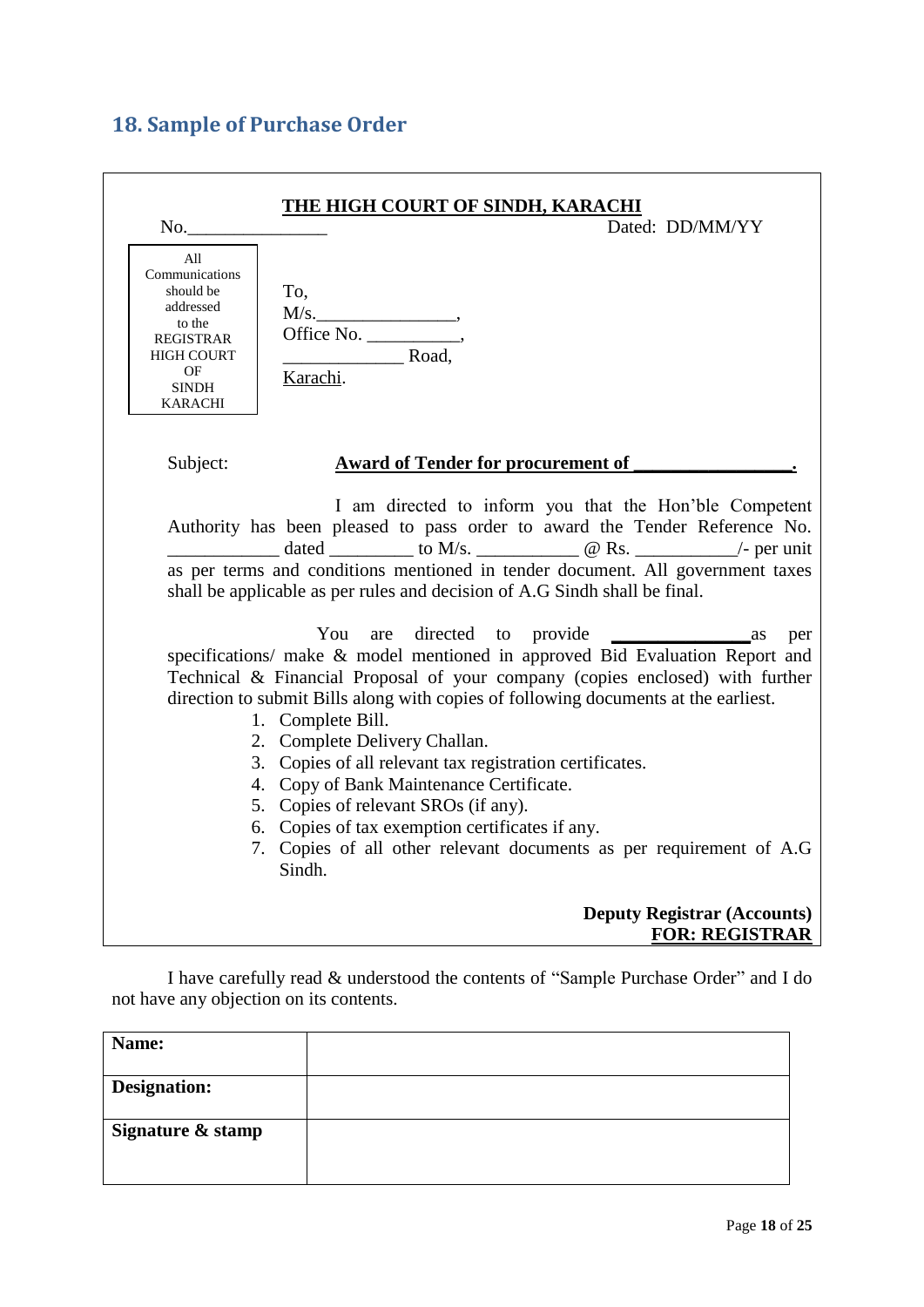#### <span id="page-18-0"></span>**19. Sample of Satisfactory Certificate**

It is certified that M/s. \_\_\_\_\_\_\_\_\_\_\_\_\_\_\_\_ has delivered goods as per Purchase

Order(s) dated \_\_\_\_\_\_\_\_\_\_\_\_, \_\_\_\_\_\_\_, \_\_\_\_\_\_\_\_\_, \_\_\_\_\_\_\_\_ & \_\_\_\_\_\_\_\_\_\_\_\_\_\_

and Tender document dated \_\_\_\_\_\_\_\_\_\_\_\_\_\_\_\_\_\_\_\_\_\_. All the delivered goods were as

per specifications & requirements of this Court. Payment may be made to supplier

Assistant Registrar (Resident-II)

### <span id="page-18-1"></span>**20. Sample of Contract:**

#### **CONTRACT BETWEEN SHC AND SUPPLIER FOR SUPPLY OF \_\_\_\_\_\_\_\_\_\_\_**

This Deed of Agreement is made and entered into on \_\_\_\_\_\_\_\_\_\_ day of \_\_\_\_\_\_\_\_\_\_\_ 2019

#### **BETWEEN**

Sindh High Court Establishment through its Registrar having its Office at High Court of Sindh, Saddar, Karachi, (here in after called SHC which term shall include its successors and assigns) on the **One Part**.

#### **AND**

having its office at \_\_\_\_\_\_\_\_\_\_\_\_\_\_\_\_\_\_\_\_\_\_\_\_\_\_ (here in after called SUPPLIER which term shall include successors and assigns) on the Other Part.

And whereas SHC desires to purchase for one financial year (till 31<sup>st</sup>) May, 2020) as per specifications/ requirements, terms & conditions mentioned in tender document and approved bid evaluation report.

**And whereas** SUPPLIER expresses his desire to provide the same as per specifications/ requirements, terms & conditions mentioned in tender document and approved bid evaluation report.

**And whereas** Supplier has represented that it is a professional and has the technical expertise, experience and resources to provide the goods as per specifications/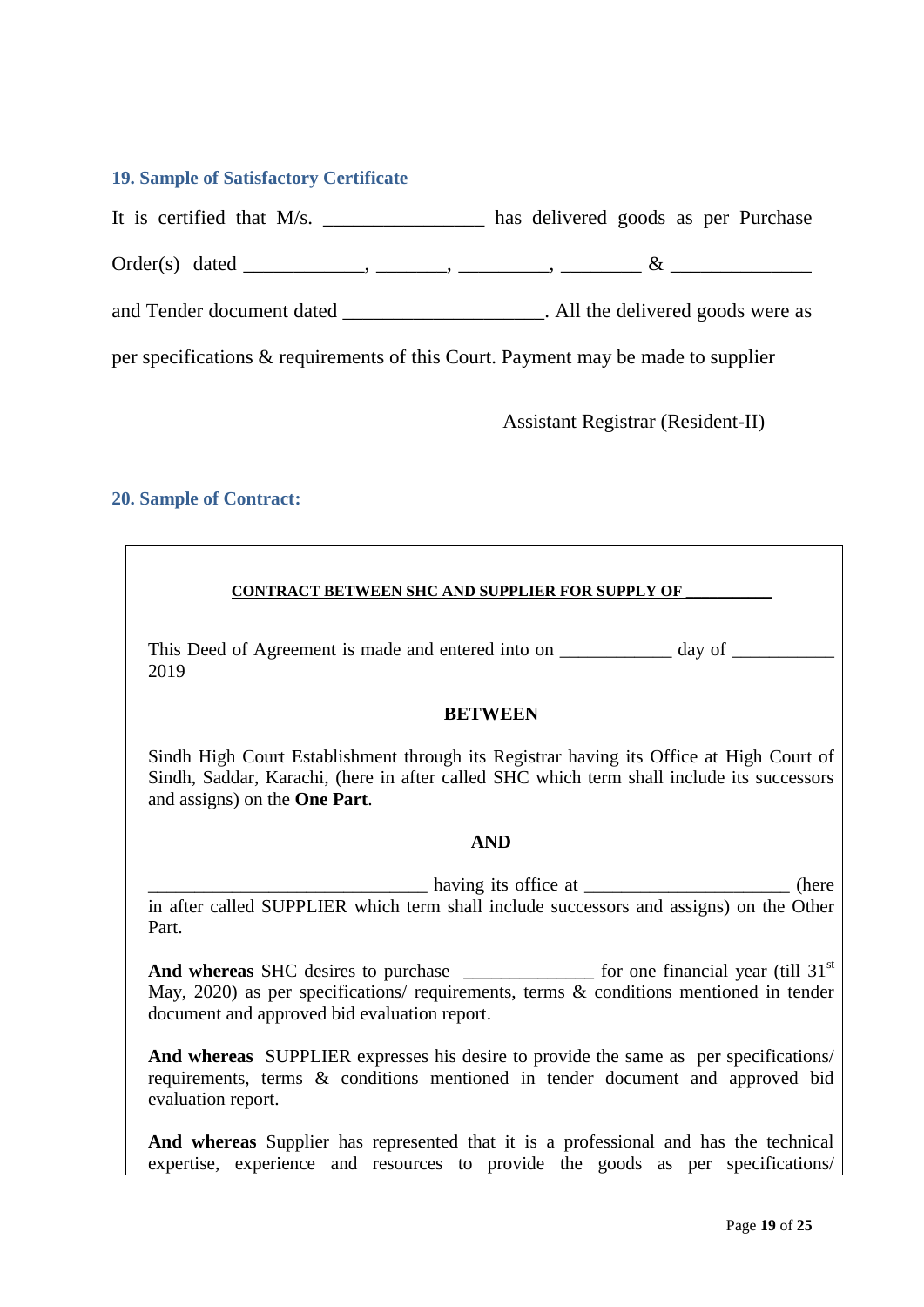requirements, mentioned in tender documents.

**Whereas** on the basis of the Supplier"s representations, SHC has agreed to purchase the same, in accordance with the terms and conditions tender document and this Agreement.

Now, therefore in consideration of the mutual promises and obligations set out in this Agreement, the sufficiency of which is hereby acknowledged, the Parties, intending to be legally bound, agree as follows:

Now this deed of agreement witness the terms and conditions as follows :

- 1. That the Agreement shall come into force immediately and shall remain valid until  $31<sup>st</sup>$  May, 2020 or cancelled by SHC.
- 2. That the quality and quantity of the materials shall be as per specification/ requirements mentioned in tender document.
- 3. That the delivery of the materials shall be made by SUPPLIER at their own cost, management and responsibility as per tender document.
- 4. That SUPPLIER shall be fully responsible for delivery of the materials in good condition at the Stores of SHC through delivery dockets in triplicate.
- 5. That Representatives of SHC i.e. Assistant Registrar, Resident-II and Store Supervisor shall inspect the goods and reserves the right to reject any goods if the representative(s) considers those to be inferior quality to the approved samples.
- 6. That the goods rejected by the representative(s) of SHC shall be replaced by SUPPLIER and SUPPLIER shall bear all risks/costs of the materials rejected by SHC.
- 7. That the cost of supply of materials will be (*enter amount and currency*). Rate shall remain valid for one financial year i.e. till 31<sup>st</sup> May, 2020.
- 8. That SHC reserves the right to change the quantity of items as per availability of budget and rules.
- 9. That SUPPLIER shall not without the consent in writing of SHC assign or sub-let the contract or any part thereof, or make any agreement with any person/company for the execution of any portion of the supply. In this regard consent by SHC will not relieve SUPPLIER from full and entire responsibility for this Agreement.
- 10. That SUPPLIER shall indemnify SHC in respect of all claims, damages, compensation or expenses payable in consequence of any injury or accident caused by them i.e., SUPPLIER.
- 11. That cost of transportation, or any other incidental charges, if required in connection of the delivery of goods shall be borne by SUPPLIER, as per rules.
- 12. That bills submitted by SUPPLIER shall be forwarded to A.G Sindh by SHC.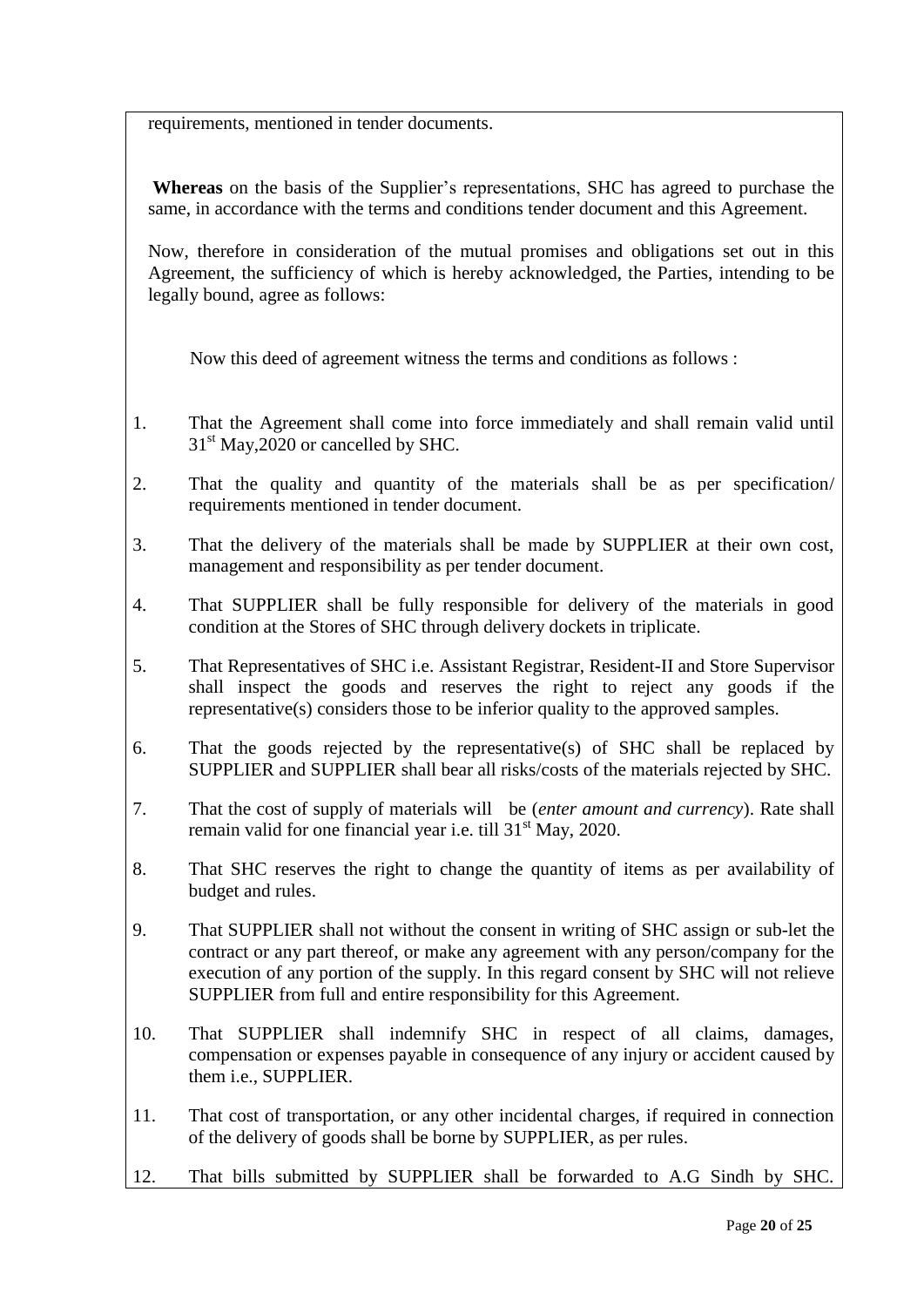SUPPLIER shall be responsible to submit copies of relevant documents along with bill in coordination with Office of Budget Branch of SHC.

- 13. That all taxes shall be deducted by the Office of A.G Sindh and its decision shall be final.
- 14. That all government taxes shall be applicable as per rules.
- 15. That Bid Security shall be released after submission of Performance Security of 5% of contract price.
- 16. That if SUPPLIER fails to deliver the materials as per agreed Schedule, penalty will be imposed by SHC at the rate of (1%) of total contract value for each day of delay.
- 17. That the terms of this Agreement shall be GOVERNED by the Laws of the Land.
- 18. The failure of a Party to fulfill any of its obligations under this Agreement shall not be considered to be a breach of, or a default under, this Agreement insofar as the inability arises from an event of Force Majeure, provided that the Party affected by that event has taken reasonable precautions, due care and attempted to put in place reasonable alternative arrangements all with the objective of carrying out the terms of this Agreement.
- 19. That In the event of any question or difference or dispute whatsoever arising between the Parties under or in connection with this Agreement or any provision herein contained or its constructions hereof, or as to any matter in any way connected therewith or arising therefrom which cannot be resolved amicably shall be referred to arbitration and finally settled by three arbitrators, one to be appointed by each party and the third by the two appointed arbitrators, in accordance with the Arbitration Act, 1940. The language of arbitration shall be English and the venue of the arbitration shall be Karachi. The decision of the arbitrators shall be final and binding on the Parties who shall give full effect thereto. Any judgment may be entered upon the award in any competent court having jurisdiction.

 IN WITNESS WHEREOF, each of the Parties has caused this Agreement to be executed by their respective, fully authorized representatives as of the date first written above.

REGISTRAR, HIGH COURT OF SINDH M/S.

SIGNATURE & OFFICIAL STAMP SIGNATURE & OFFICIAL **STAMP** 

------------------------------------- -------------------------------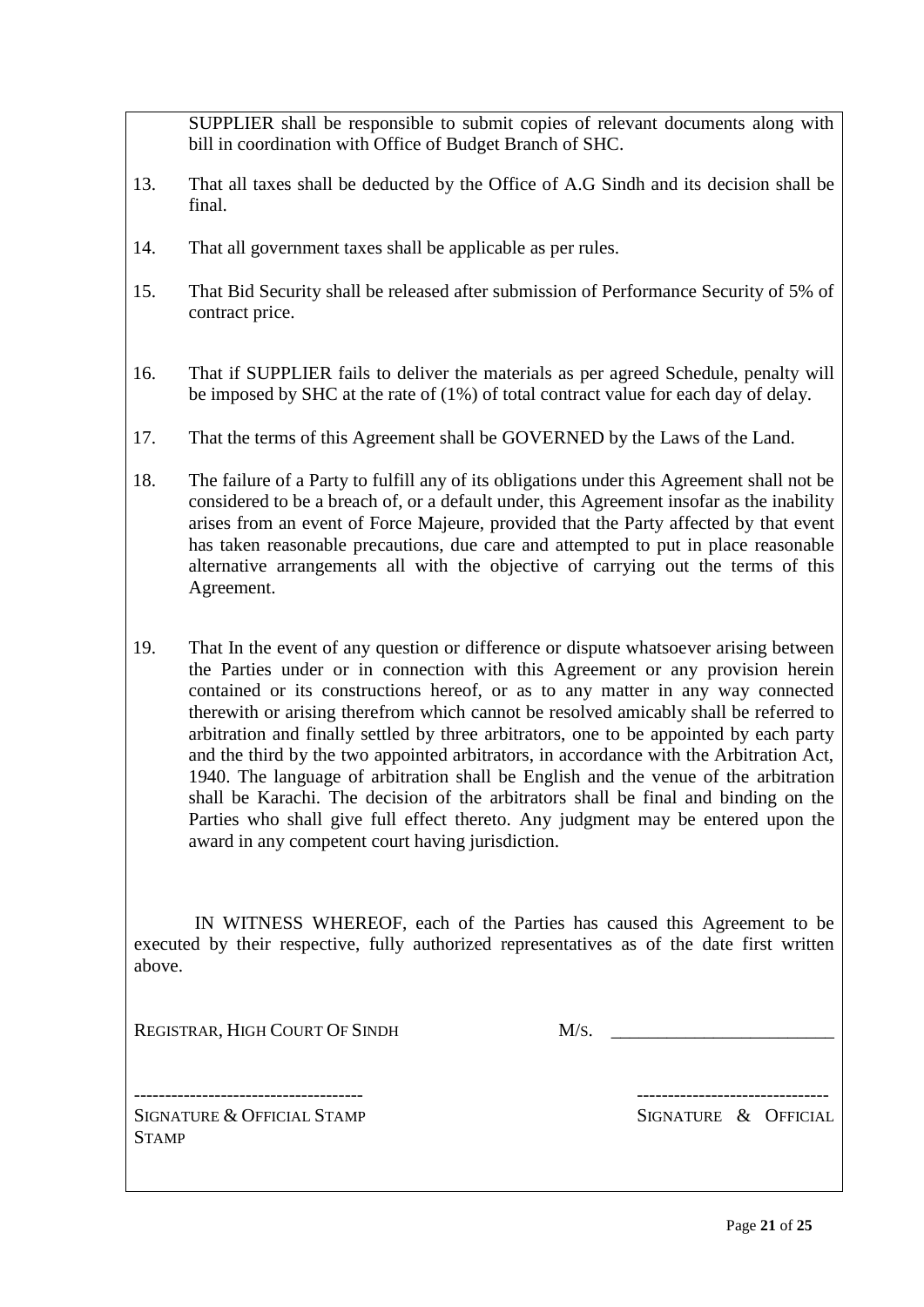| WITNESS:                                   |                      |
|--------------------------------------------|----------------------|
| NAME: FAIZ ALAM, I/C: A.R (RESIDENT-II)    |                      |
| SIGNATURE & OFFICIAL STAMP<br><b>STAMP</b> | SIGNATURE & OFFICIAL |
| NAME: AFTAB AHMED, I/C: A.R (BUDGET)       |                      |

I have carefully read & understood the contents of "Sample Contract" and I do not have any objection on its contents.

| Name:               |  |
|---------------------|--|
|                     |  |
| <b>Designation:</b> |  |
|                     |  |
| Signature & stamp   |  |
|                     |  |
|                     |  |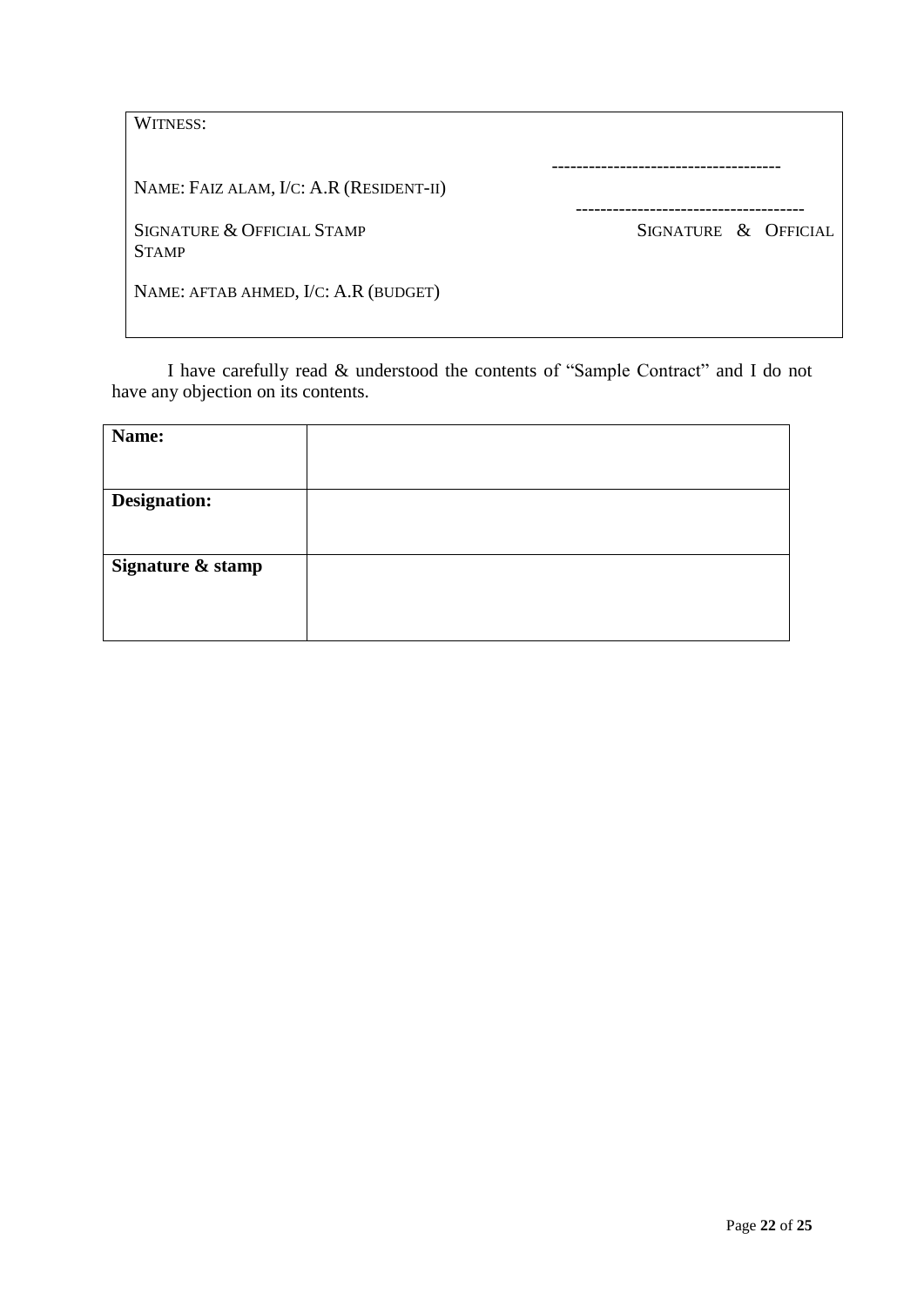### <span id="page-22-0"></span>**21. SAMPLE OF INTEGRITY PACT**

### **DECLARATION OF FEES, COMMISSION AND BROKERAGE ETC PAYABLE BY THE SUPPLIERS OF GOODS, SERVICES & WORKS IN CONTRACTS WORTH RS.10.00 MILLION OR MORE**

Contract No.\_\_\_\_\_\_\_\_\_\_\_\_\_\_\_\_ Dated \_\_\_\_\_\_\_\_\_\_\_\_\_\_\_\_\_\_ Contract Value: \_\_\_\_\_\_\_\_\_\_\_\_\_\_\_\_ Contract Title: \_\_\_\_\_\_\_\_\_\_\_\_\_\_\_\_\_

………………………………… [*Name of Contractor*] hereby declares that it has not obtained or induced the procurement of any contract, right, interest, privilege or other obligation or benefit from Government of Sindh (GoS) or any administrative department or agency thereof or any other entity owned or controlled by GoS through any corrupt business practice.

Without limiting the generality of the foregoing, [*name of Contractor*] represents and warrants that it has fully declared the brokerage, commission, fees etc. paid or payable to anyone and not given or agreed to give and shall not give or agree to give to anyone within or outside Pakistan either directly or indirectly through any natural or juridical person, including its affiliate, agent, associate, broker, consultant, director, promoter, shareholder, sponsor or subsidiary, any commission, gratification, bribe, finder"s fee or kickback, whether described as consultation fee or otherwise, with the object of obtaining or inducing the procurement of a contract, right, interest, privilege or other obligation or benefit in whatsoever form from GoS, except that which has been expressly declared pursuant hereto.

[*name of Contractor*] certifies that it has made and will make full disclosure of all agreements and arrangements with all persons in respect of or related to the transaction with GoS and has not taken any action or will not take any action to circumvent the above declaration, representation or warranty.

[N*ame of Contractor*] accepts full responsibility and strict liability for making any false declaration, not making full disclosure, misrepresenting facts or taking any action likely to defeat the purpose of this declaration, representation and warranty. It agrees that any contract, right, interest, privilege or other obligation or benefit obtained or procured as aforesaid shall, without prejudice to any other rights and remedies available to GoS under any law, contract or other instrument, be voidable at the option of GoS.

Notwithstanding any rights and remedies exercised by GoS in this regard, [*name of Contractor*] agrees to indemnify GoS for any loss or damage incurred by it on account of its corrupt business practices and further pay compensation to GoS in an amount equivalent to ten time the sum of any commission, gratification, bribe, finder"s fee or kickback given by [*name of Contractor*] as aforesaid for the purpose of obtaining or inducing the procurement of any contract, right, interest, privilege or other obligation or benefit in whatsoever form from GoS.

|                                                        | Name of Contractor: |
|--------------------------------------------------------|---------------------|
| Signature: $\dots \dots \dots \dots \dots \dots \dots$ | Signature:          |
|                                                        | [Seal]              |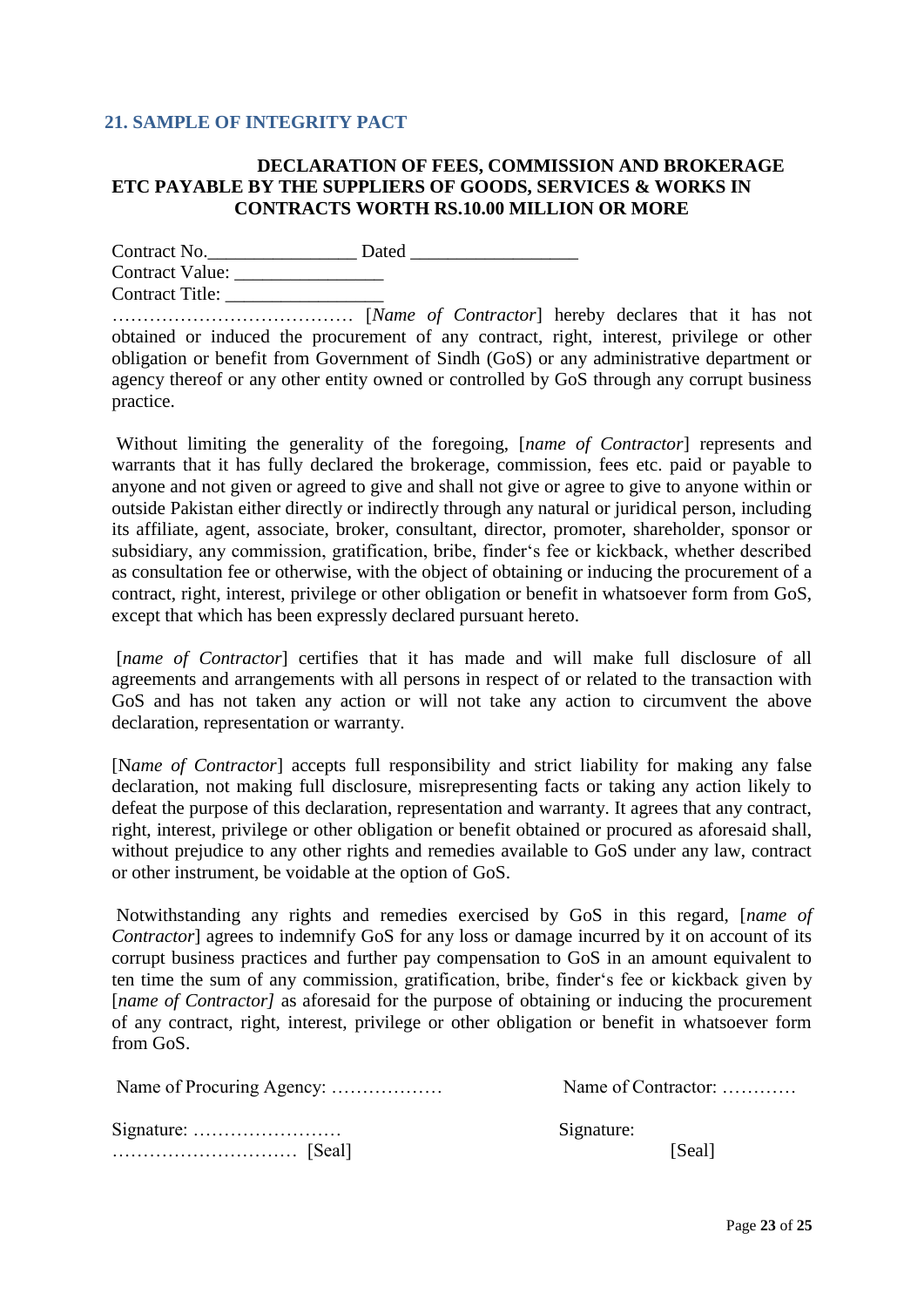### <span id="page-23-0"></span>**22. Frequently Asked Questions:**

### **1. How to submit Hard Copies?**

Bidders are required to submit Hard Copies of the above mentioned documents on A4 size paper.

### **2. How to submit Soft Copies?**

Bidders are required to submit Soft Copies of the required documents in one (01) single procurement file in PDF form. Bidders may submit **PDF FILE** in either DVD or USB which will be returned along with Bid Security. Single Procurement File means PDF file which contain scanned copies of signed tender documents, scanned copies required for mandatory eligibility criteria and technical proposal (if any).

#### **3. Is tap binding allowed?**

No, tap binding is not allowed. Bid document and required documents must be submitted in paper clip file/ or any suitable file cover.

### **4. Can I quote for only few items?**

Yes, you can quote only few items (if available). Tender will be awarded on item wise basis. Hence, bidder may apply for a single or few or all items as per his/her convenience.

### **5. Can I qualify Eligibility Criteria without submitting scanned copies of tender documents and required documents in one (01) PDF file?**

No, it is mandatory requirement. Bidders are directed to submit soft and hard copies of all required documents else their bids will be rejected as per rules.

### **6. Where can I find Eligibility Criteria Report, Bid Evolution Reports and other information regarding tender?**

All required reports and information shall be uploaded on the official website of Sindh High Court. Bidders are advised to visit the site regularly for keeping them updated.

#### **7. Is it necessary to visit Store of High Court before submission of bid documents?**

Yes, bidders are required to visit Store of Sindh High Court for inspection of Samples. Details of the same must be incorporated in the tender document.

### **8. Is it possible to condone the late bids due to traffic issues, personal issues etc.?**

No, Sindh High Court follows best international practices in procurement and late bids shall not be entertained under any circumstances. Bidders are advised to submit bids on or before time.